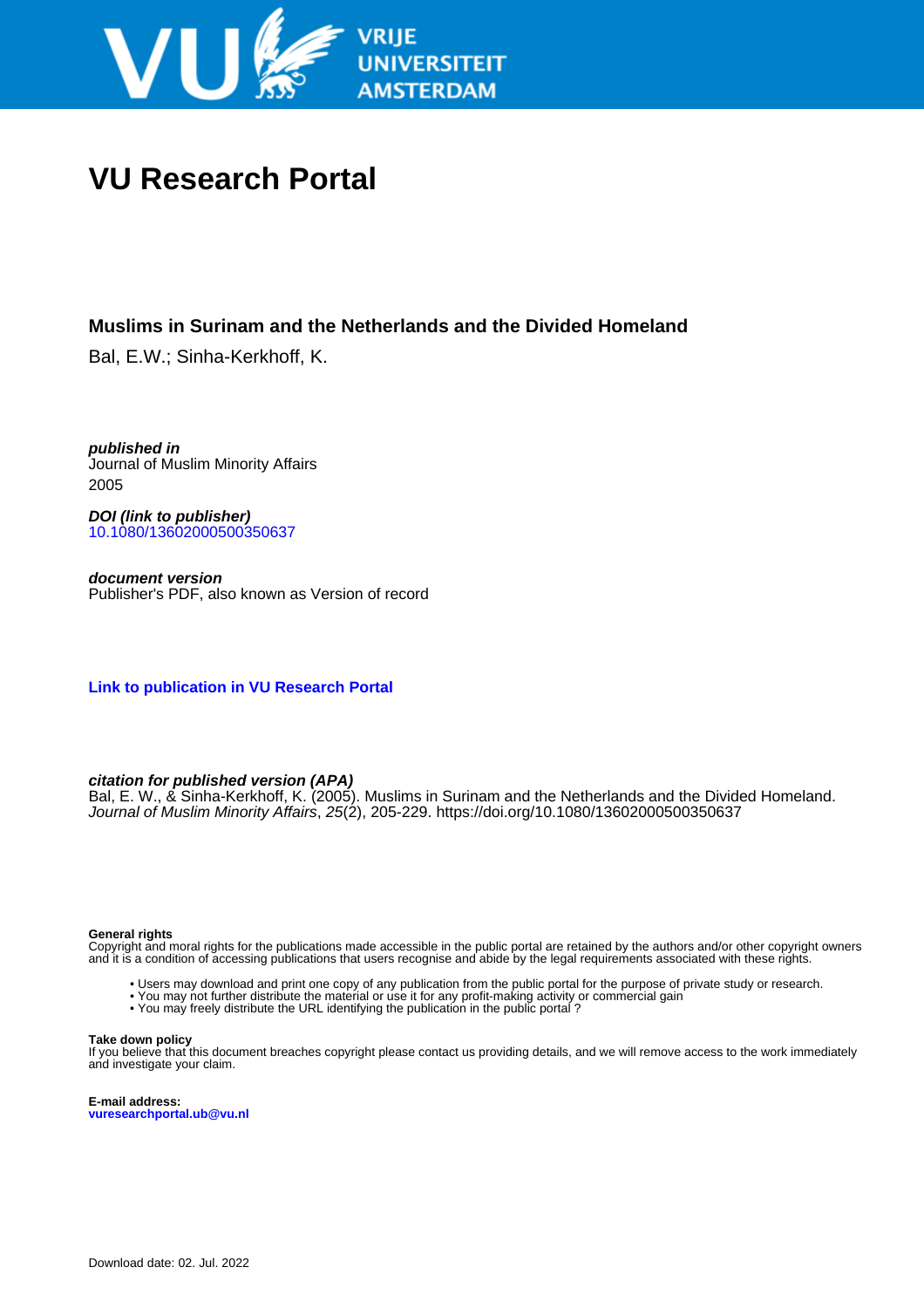This article was downloaded by: [Vrije Universiteit, Library] On: 27 May 2011 Access details: Access Details: [subscription number 907218003] Publisher Routledge Informa Ltd Registered in England and Wales Registered Number: 1072954 Registered office: Mortimer House, 37- 41 Mortimer Street, London W1T 3JH, UK



To cite this Article Bal, Ellen and Sinha-Kerkhoff, Kathinka(2005) 'Muslims in Surinam and the Netherlands, and the divided homeland', Journal of Muslim Minority Affairs, 25: 2, 193 — 217

To link to this Article: DOI: 10.1080/13602000500350637 URL: <http://dx.doi.org/10.1080/13602000500350637>

# PLEASE SCROLL DOWN FOR ARTICLE

Full terms and conditions of use:<http://www.informaworld.com/terms-and-conditions-of-access.pdf>

This article may be used for research, teaching and private study purposes. Any substantial or systematic reproduction, re-distribution, re-selling, loan or sub-licensing, systematic supply or distribution in any form to anyone is expressly forbidden.

The publisher does not give any warranty express or implied or make any representation that the contents will be complete or accurate or up to date. The accuracy of any instructions, formulae and drug doses should be independently verified with primary sources. The publisher shall not be liable for any loss, actions, claims, proceedings, demand or costs or damages whatsoever or howsoever caused arising directly or indirectly in connection with or arising out of the use of this material.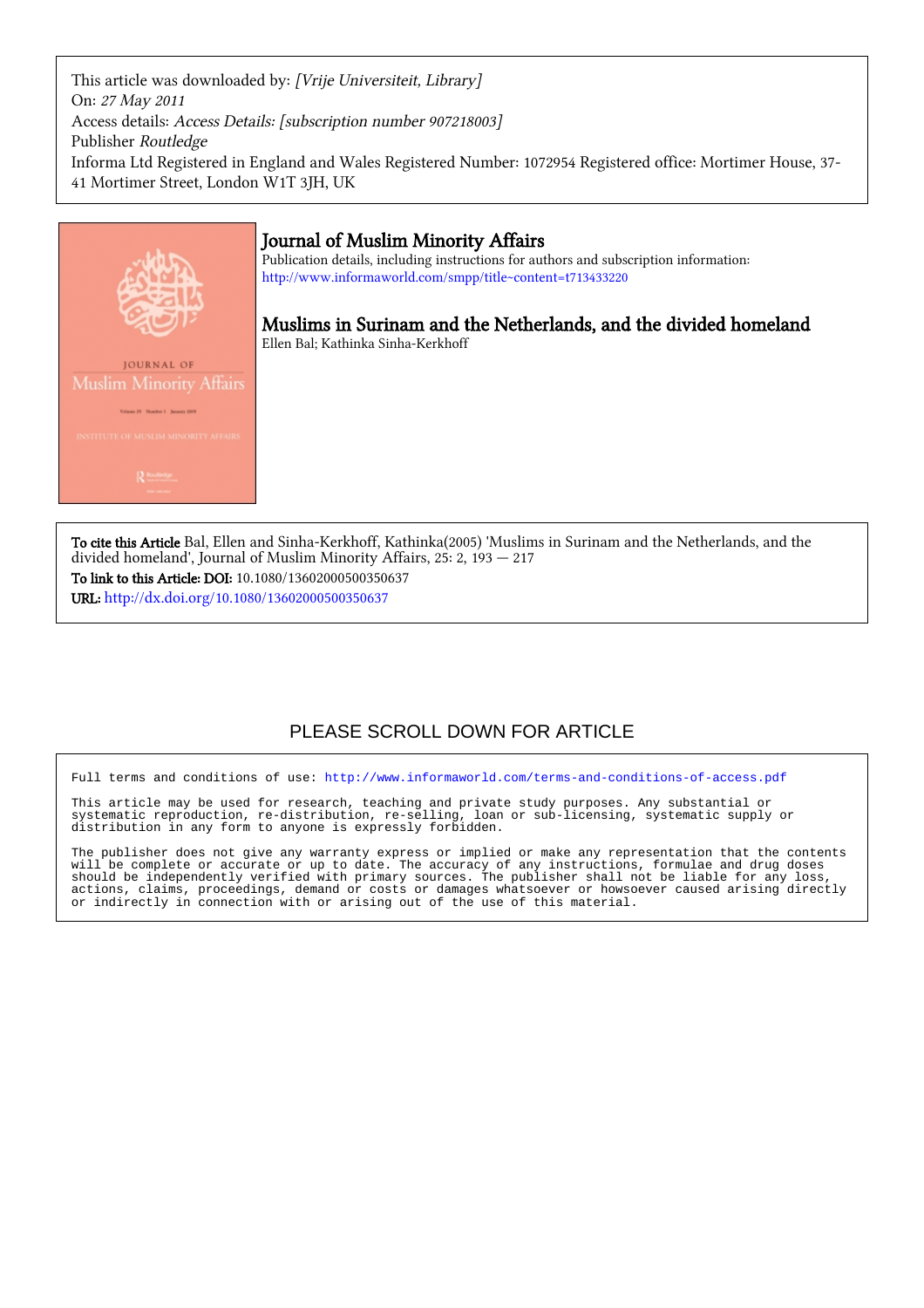# Muslims in Surinam and the Netherlands, and the Divided Homeland

# ELLEN BAL and KATHINKA SINHA-KERKHOFF

# **Abstract**

This article invites a rethinking of the relation between homeland, diaspora and religion. We reflect on Muslims of Indian origin whose ancestors left British India long before 1947, when the country was partitioned and the new nations of Pakistan and India were established. The article interrogates the understanding of the Indian diaspora with religion as its core feature. It cautions that such a conceptualization often leads to the perception of the Indian diaspora as a Hindu diaspora and consequently to the exclusion of Muslims of Indian origin. Empirical evidence is presented illustrating that Muslims of Indian origin in Surinam and in the Netherlands feel connected to each other as well as to Hindus of Indian origin through a shared sense of ethnic consciousness, a sense of distinctiveness, common history, the belief in a common fate and the perception of their homeland. We therefore argue in favour of the inclusion of these Muslims in the Indian diaspora (studies). Their exclusion means denying these Muslims their history as well as rendering them 'homeless'. This amounts to a re-enactment of the 1947 partition in the countries which the Indian diaspora now tries to retain a collective memory of, and tries to reinstate as their original homeland in which Hindus and Muslims were 'brothers of one mother' i.e. Hindustan.

# Introduction

Though initially only a few communities were defined as a diaspora (i.e. the Jewish, Greek and Armenian diasporas), its older perception as 'a nation in exile' was somewhat broadened and different notions of diasporas were adopted that allowed the inclusion of various groups that had experienced migration and the attendant anxieties of displacement, homelessness, and a wish to return.<sup>1</sup> Consequently, overseas communities of Indian origin were conceptualized as an Indian diaspora. Accepting Cohen's argument that a diaspora can emerge from a growing sense of group ethnic consciousness<sup>2</sup>, many scholars now accept the reality of an Indian diaspora with members in different countries who share such a consciousness that is sustained by, amongst other things, a sense of distinctiveness, common history and the belief in a common fate. Adopting such a definition of the Indian diaspora, scholars generally accept the inclusion of socalled People of Indian Origin (PIO). Taking a closer look we conclude, however, that such studies on the Indian diaspora are in fact studies on Hindus with Hinduism firmly rooted in the present-day Indian nation.<sup>3</sup> Muslims are generally left out of the analysis and, if mentioned at all, they are more often than not de-territorialized from India and re-territorialized to Pakistan.

In most diaspora studies the relation between the diaspora community and its homeland, whether imagined or real, plays a key role. Indeed, important criteria for calling a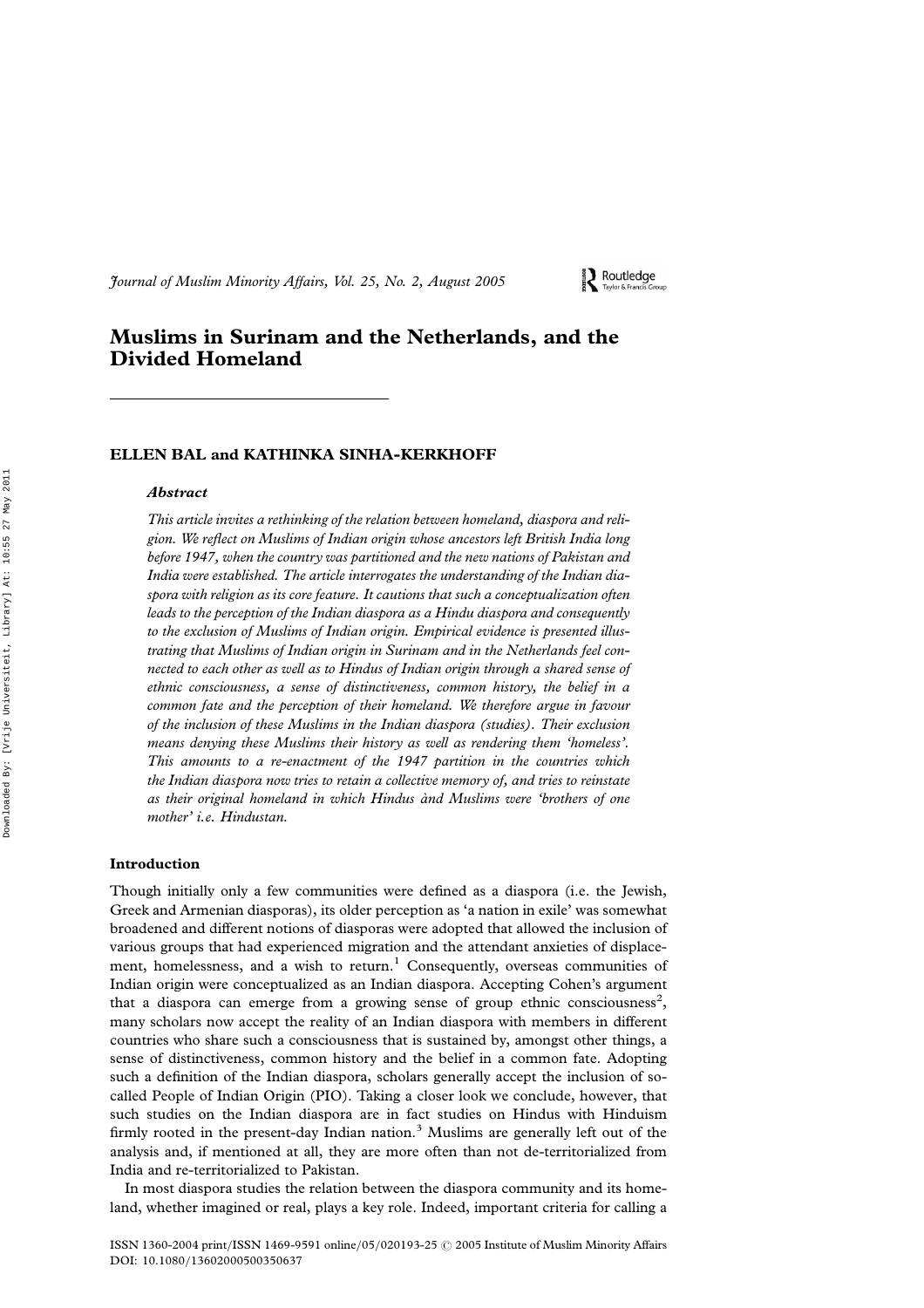particular group of migrants a diaspora are that the members of that group retain a collective memory of the original homeland and that they are committed to the maintenance or restoration of that homeland.<sup>4</sup> Some scholars therefore argue that since the fundamental attachment of Muslims is not to the watan (homeland), but to the umma, or 'the community of believers, all made equal in their submission to Allah<sup>55</sup>, overseas Muslims of Indian origin should not be considered as part of the Indian diaspora as they do not consider India as their homeland. Some go even a step farther and want to extend the diasporic logic to locate the Muslim umma. In order to come to terms with 'the limits and crisis of the nation-state' in a 'global hegemonic order', S. Sayyid argues, for instance, in favour of the perception of the umma as a diaspora without a homeland, united through a transnational network of faith. Though Sayyid recognizes the lack of unanimity among those who describe themselves as Muslims, he nevertheless feels that this diversity does not undermine the reality of a Muslim umma in its diasporic form.<sup>6</sup> In similar vein, Barbara Metcalf argues that, 'Muslims today are tied together globally through a range of institutions and media' that she thinks, 'further suggest the appropriateness of studying this 'diaspora' as a single phenomenon'.<sup>7</sup> Other studies have shown however, that many Muslims are part of locally embedded and determined communities of Muslims and conclude that their understanding of 'Islam' is historically rooted in, and shaped by, their social experience.<sup>8</sup>

While we neither deny the existence of a Hindu diaspora nor that of a Muslim umma, we feel that there is a need for empirical studies to establish Muslims' relation to the Indian diaspora. In other words, there is a need for research on Indian Muslims' territorial identities. In this article, we therefore explore the relation between Muslims whose ancestors were contract labourers who left (British) India between 1873 and 1916 to work on the plantations in the Dutch colony of Surinam, South America. They now live in Surinam as well as in the Netherlands<sup>9</sup>, and it is questioned whether these Muslims can or should be studied as part of the Indian diaspora. We first of all agree with Michel Bruneaus'<sup>10</sup> proposition that considering the variety in language, religion and social structure among Indians living outside (present-day) India, one should not speak of one single Indian diaspora but rather of several different Indian diasporas. In this paper we present narratives of Muslims of Indian origin in Surinam and in the Netherlands and question whether they identify themselves as 'Muslims in an Indian diaspora' (suggesting an extra-territorial identity) or in fact as a 'Muslim diaspora' (suggesting an identity spatially located nowhere). We conclude that these Muslims of Indian origin in both the Netherlands as well as in Surinam indeed fit the aforementioned definition of a diaspora but in a special way, namely as a Hindustani Muslim diaspora.

While academicians increasingly invoke diaspora as a 'syncretized configuration' with 'shifting', 'flexible', and 'anti-essentialist' identities with great 'hybridity',<sup>11</sup> the questions we like to address in this article and which invoke an earlier definition of diaspora structured by 'a teleology of origin', 'scattering', and 'symbolic and actual returns to the homeland', might look irrelevant in the present nascent global society. Similarly, scholars who do not recognize the existence of many 'Islams', i.e. various syncretic Islamic traditions, might not believe in the necessity of research into the relation between religious loyalties and locality, in the sense of locatedness within geographical space. Yet, by presenting the case of Muslims in Surinam as well as in the Netherlands whose ancestors had reintroduced Islam into Surinam, we show the empirical deficiencies of theories that either exclude these Muslims from the Indian diaspora on the basis of religious difference or exclude them because they are included in a Muslim diaspora that transcends ethnic bonds and national boundaries. We argue that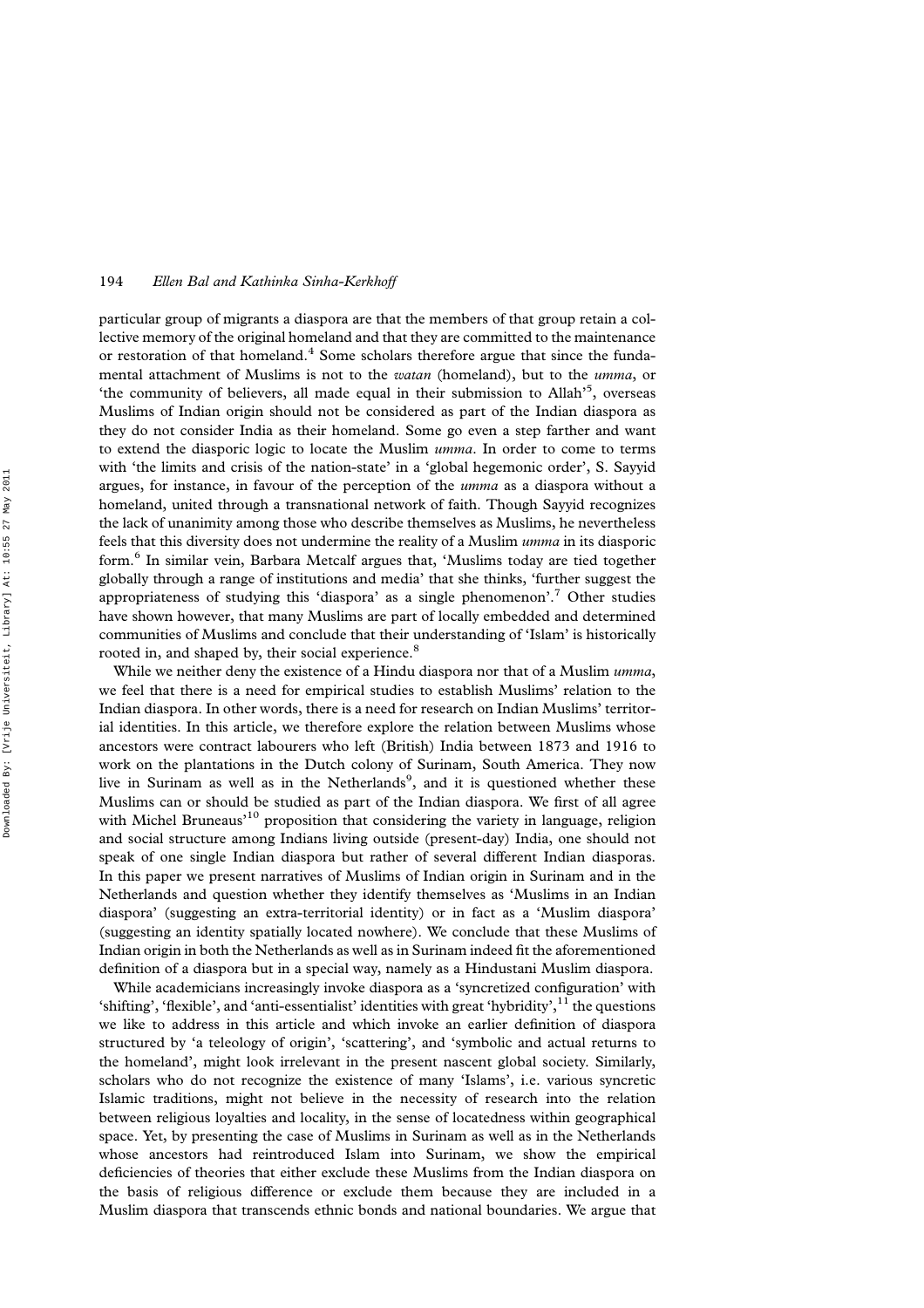such notions ignore the multiplicity of identities that exist among Muslims, and their mobile and constructed nature.

Besides, though diaspora studies frequently focus on the relationship of diasporas with their 'roots'12, they generally discuss migrant discourses without taking into account the historical changes 'back home', their bearing on diaspora policies, on homeland perceptions of the diaspora and on views of the homeland by the diaspora. We emphasize that in order to understand the relation of Muslims of Indian origin with their homeland, we have to take into account the partition of British India in 1947 (hereafter referred to as the Partition) and its bearing on attitudes towards Muslims in India in general and towards Muslims of Indian origin in particular. We also have to consider the impact of this Partition on religious grounds, on overseas Muslims' attitudes towards India (and Pakistan).

# People of Indian Origin in Surinam: Till the Partition of 1947, a Unity with a **Difference**

Between 1873 and 1917, 64 boats carried approximately 34,000 Indian indentured labourers from India (Calcutta now Kolkata) to Paramaribo, Surinam's capital. The arrival of these British– Indians in Surinam was closely connected with the prohibition of African slavery in the region in 1863. Since the first half of the nineteenth century, British India had already become one of the alternative reservoirs of labour replacing the freed slaves in British colonies.<sup>13</sup> Most British-Indian migrants in Surinam had come from the Bhojpuri area of British India, now covering the western part of Bihar and eastern Uttar Pradesh.<sup>14</sup> On arrival in Surinam they started working as indentured labourers on a five-year contract. After five years of very demanding work on plantations, they could make use of a 'free passage' and return to Calcutta.<sup>15</sup> By 1915, an estimated one-third had made use of this opportunity.<sup>16</sup> Two-thirds, however, had decided to stay and settled in Surinam permanently.

Though these people shared some traditions and at times a language $^{17}$ , their cultural traditions were rather different and they came with dissimilar ambitions, personal histories and were physically, as well as mentally, variously equipped to face the long journey and the new circumstances in which they had to live and work. Besides, most men as well as women had registered themselves as single. Family migration was rare. In short, these migrants were a varied lot with differences based on language, religion, regional background, class and gender among other differences. They also encountered migratory experience and faced different problems while settling in the Dutch colony.

Most of these migrants identified as 'Hindus', yet all the 64 boats that had brought indentured labourers to Surinam had also carried those who identified themselves as 'Muslims'. According to the personal database of these indentured labourers, the first boat, the Lalla Rookh, counted at least 35 Muslims<sup>18</sup> among the 410 people who had embarked. All in all, an estimated one-fifth of all these migrants from Hindustan were Muslim.<sup>19</sup> Yet, religion was only one way of identification besides many others such as place of birth, language, gender, caste, education and class.

Among these migrants, a few might have considered themselves 'transients' and not 'settlers'. Yet, subsequent generations came to realize that they were in a 'position of no return' and abandoned the idea of going back to India. Surinam became their country of 'permanent abode'. During their stay in the depots or during the long journey to Surinam, which lasted for months, some 'singles' became 'couples' and friends became 'brothers'20, and many friendships and marriages (including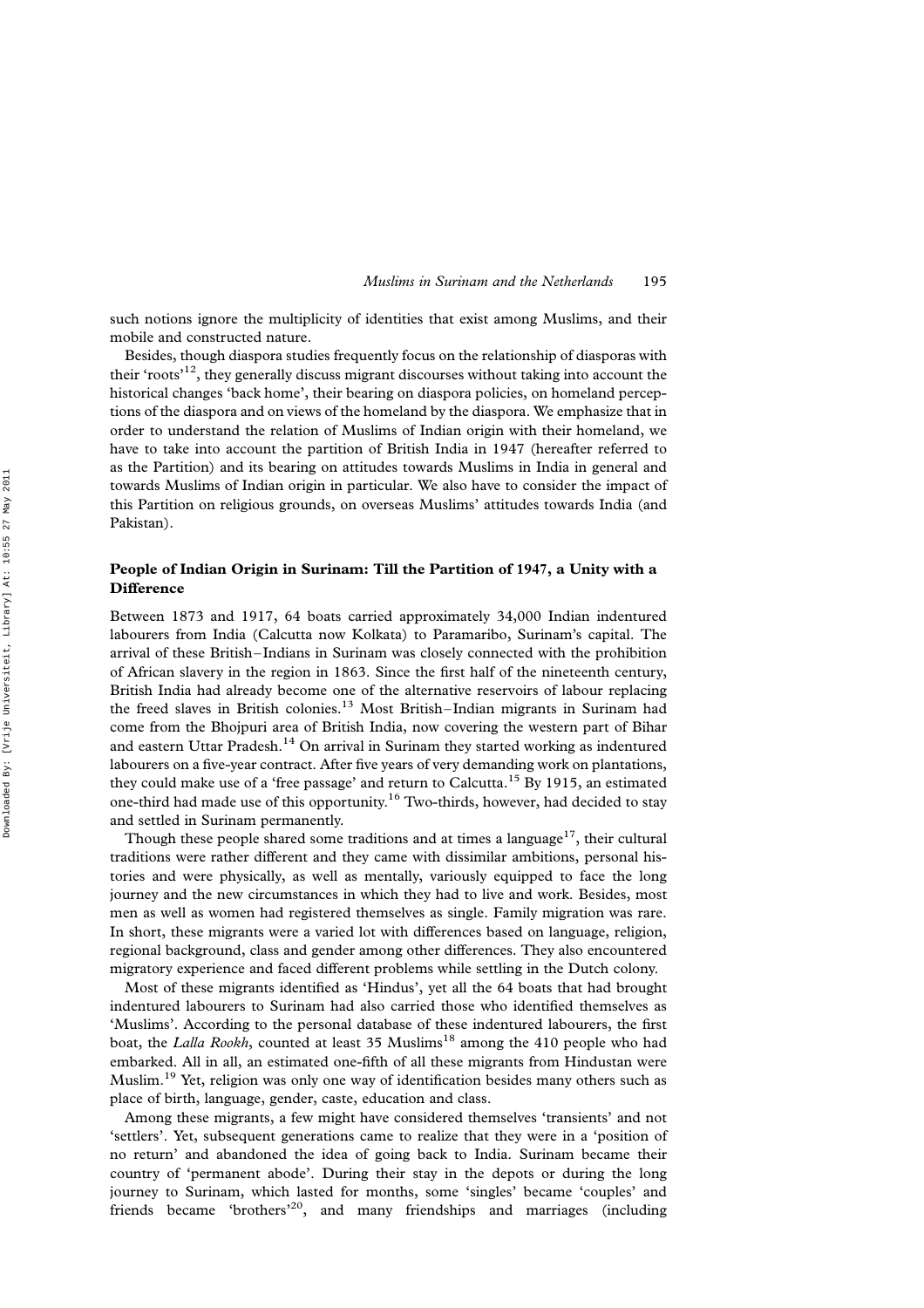inter-religious) were long lasting. By 1947 moreover, despite all their differences and despite having experienced a unique migration history and having been subjected to different economic and political situations, the descendants of these Indian indentured labourers in Surinam had evolved into a distinct community with its own and varied dynamics. By that time these migrants identified themselves as 'Hindustanis', evidently referring to the fact that they or their ancestors had migrated from the northern part of British India, known at the time as Hindustan. They thus seem to have constituted a 'Hindustani' diaspora.

This indeed was a multi-faith diaspora but Hindu and Muslim migrants developed a strong ethnic group feeling as 'Hindustanis' in Surinam with two common languages (i.e. Dutch and Sarnami), many shared cultural practices, religious traditions, common political behaviour, dress codes and food habits, similar educational levels and class backgrounds as well as an orientation on Hindustan as their common land of origin and Surinam as their common land of exile, called Sri Ram desh by Muslims and Hindus alike. $^{21}$  As they all had come from Hindustan they called themselves Hindustanis and Muslims felt as much part of this Hindustani community as did Hindus.<sup>22</sup>

As we will show, living away from their homeland Hindustan, had also led to an increase in the perceived value and significance of religious affiliation; yet at least till 1947, religion did not divide this diaspora. Actually, already in British India during the decades preceding Partition, Muslims and Hindus had been involved in discourses on religious identity and territorialism. Those had been the years during which nationalist movements rose with accompanying nationalist narratives and ideologies. In this social context, some Muslim spokesmen had made a distinction between 'common nationalism' (*muttahidah qawmiyyat*) which referred to a community based on shared residence that was different from *millat* which referred to a community based on shared textual tradition.<sup>23</sup> Clearly, in Surinam before 1947, though religiously different, these Muslims and Hindus were part of the same Hindustani  $qawm.<sup>24</sup>$ 

#### Internal Differences among the Muslim Hindustani Qawm

Our first acquaintance with Muslim Hindustanis was when family members of Munshi<sup>25</sup> Rahman Khan, a Muslim indentured labourer of Surinam who had migrated from British India, approached scholars affiliated to the International Institute of Social History (IISH) in Amsterdam with a request for help with the translation and publication in English of the autobiography of their grandfather Munshi Rahman Khan, written in Devanagari. As we were already involved in research on the Indian diaspora,<sup>26</sup> the IISH assigned the task to us and also decided upon the necessity of an introduction to the actual manuscript. Research for this introduction brought to light a mass of additional written information and numerous interviews further broadened our understanding of this Muslim Hindustani diaspora in Surinam and in the Netherlands. This material, collected from archives in Paramaribo, Kolkata, New Delhi and The Hague—narratives available through oral history and secondary written sources enabled us not only to get a general picture of the inter- and intra-ethnic relationships among and between these Hindustanis, but also broadened our understanding of why and how these Muslims started a process of indigenization of Islam in the Caribbean context and how they rooted in the new location as a diaspora based on ethnicity and religion with a lasting orientation towards India and Pakistan.<sup>27</sup>

Presently, there are around 425,000 Muslims in Surinam and they constitute 20% of the total population of the country. They comprise the Javanese who came from the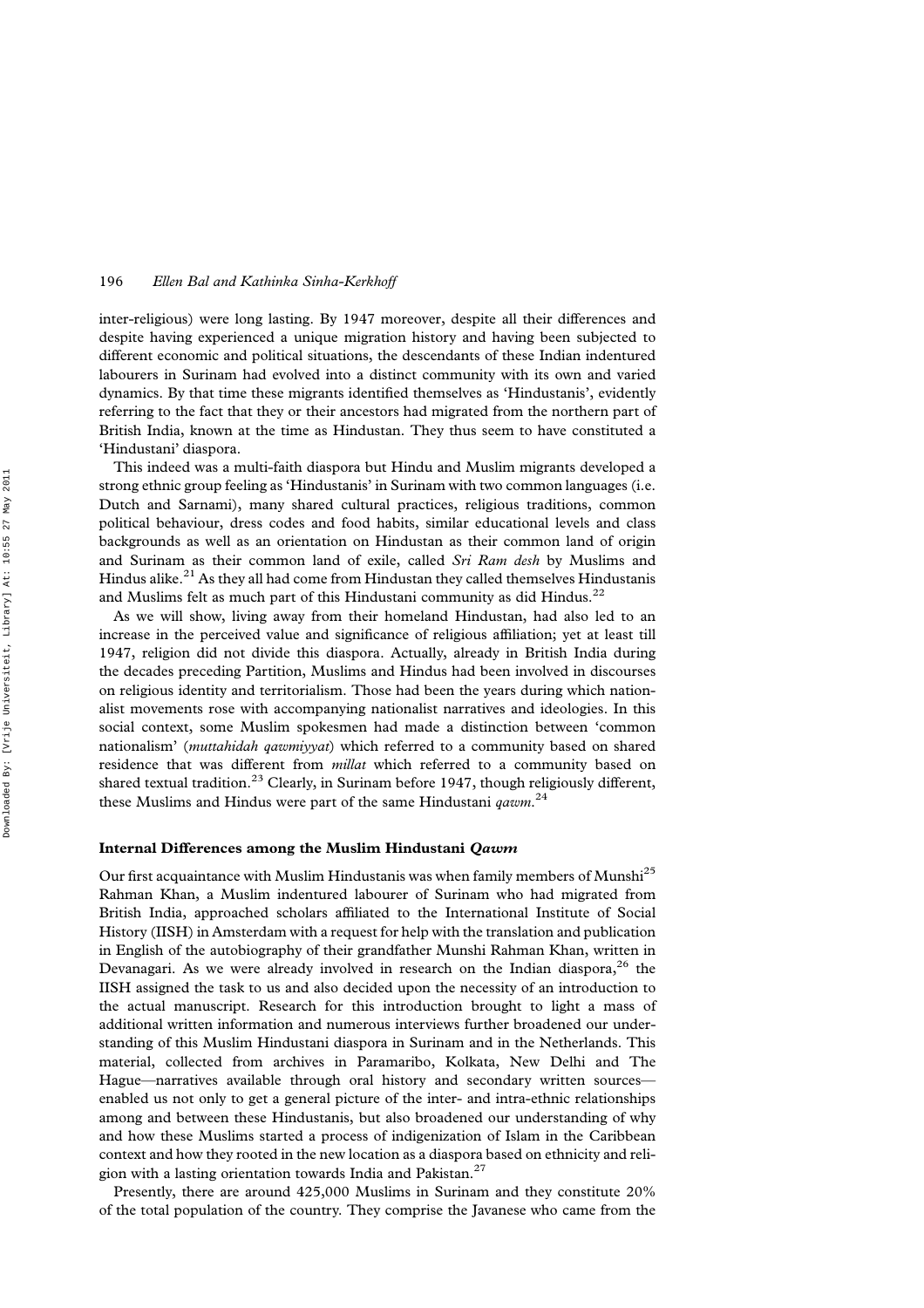Indonesian Archipelago and have been living in the country for more than 50 years and there is also a growing Afro-Surinamese Muslim community. Most Muslims in Surinam are, however, from Indian descent. Scholars have argued that the history of Islam and Muslims in the Caribbean can be traced back to long before the voyages of Columbus in the fifteenth century.<sup>28</sup> They also provide evidence that indicates that many of the slaves who were transported from West Africa to work in the Caribbean were in fact Muslims. Yet these scholars agree that 'all these Muslim groups have submerged almost without trace'.<sup>29</sup> With the arrival of Muslim 'East Indians' (as they were called in English), however, in Guyana, Trinidad, Guadeloupe, Martinique, Jamaica, St Lucia, St Vincent, Grenada and Surinam, Islam (or rather various Islamic syncretized traditions) was reintroduced in the Caribbean. In Surinam, the Dutch also brought indentured labourers from the Dutch Indies, principally Java, and most of them were Muslims.

It was exactly the localized culture of Islam that was highlighted by Muslims in Surinam and which linked them to different 'homelands'.<sup>30</sup> Muslims from Indian descent and those from Java rarely developed common Islamic programmes and institutions and the history of religious institutionalization is based on intra-ethnic rather than inter-ethnic religious cooperation.<sup>31</sup> Nevertheless, among others, religion was 'a significant source of identification, demarcation and support $32$  for these Muslims. Besides, and as among Hindus in Surinam, religion was not 'a private affair' but the 'driving force' for these Muslim Hindustanis who arrived in Surinam with the same baggage of 'Indo-Iranian' practices.<sup>33</sup> Most of them were from the Sunni Hanafi Mazhab. They celebrated the Eids as well as Muhurram and Milad-un-Nabi and the strong influence of the *Shia* and the *Sufis* of north India could also be felt in Surinam. Besides, the Urdu language united these Hindustani Muslims but separated them from the Javanese Muslims and other Muslims more influenced by the process of 'Arabization'. Urdu in the opinion of some of these Muslims, does not only unite these Muslims on an ethnic basis but also links them to the cultural-religious traditions of the Indian subcontinent.<sup>34</sup> R. Karsten also pointed out that these Muslims were more oriented towards (British) India than towards Cairo or Makkah and quoted one of these Muslims as having said: 'We could have written to Kairo (sic) or Mekka (sic) as well but the problem is that they publish in Arabic and never in Urdu or Persian.' These Muslims in Surinam also preferred links with Lahore and did not seem to have much interest in pilgrimages to Makkah, according to Karsten.<sup>35</sup> This continued even after 1947, with the difference that Lahore then became part of Pakistan. In short, rather than disliking this 'Indianization' of Muslim cultural practices, these Muslims in Surinam sought its preservation and invited maulanas from India and Pakistan for this purpose.

Nevertheless, though united as far as their geographical orientation is concerned, these Hindustani Muslims in Surinam, and much more so in the Netherlands, broke up in several organizations and are now divided over many mosques. Fragmentation and institutionalization began soon after the contract labourers settled as free immigrants in Surinam. The first and most profound division among Muslims is between Sunnis and Ahmadis. This separation goes back to the early twentieth century when Surinamese Muslim leaders were looking for scholars from (British) India to teach them about Islam. The Surinamese Islamic Association (SIV) approached Himayal Ill Islam in India for assistance, and he encouraged them to contact Moulvi Ameer Ali of Trinidad. Ameer Ali then came to visit Surinam and preached the ideology of *Ahmadiyyaism*.<sup>36</sup> Here, like in Trinidad, the introduction of the new ideology caused a schism among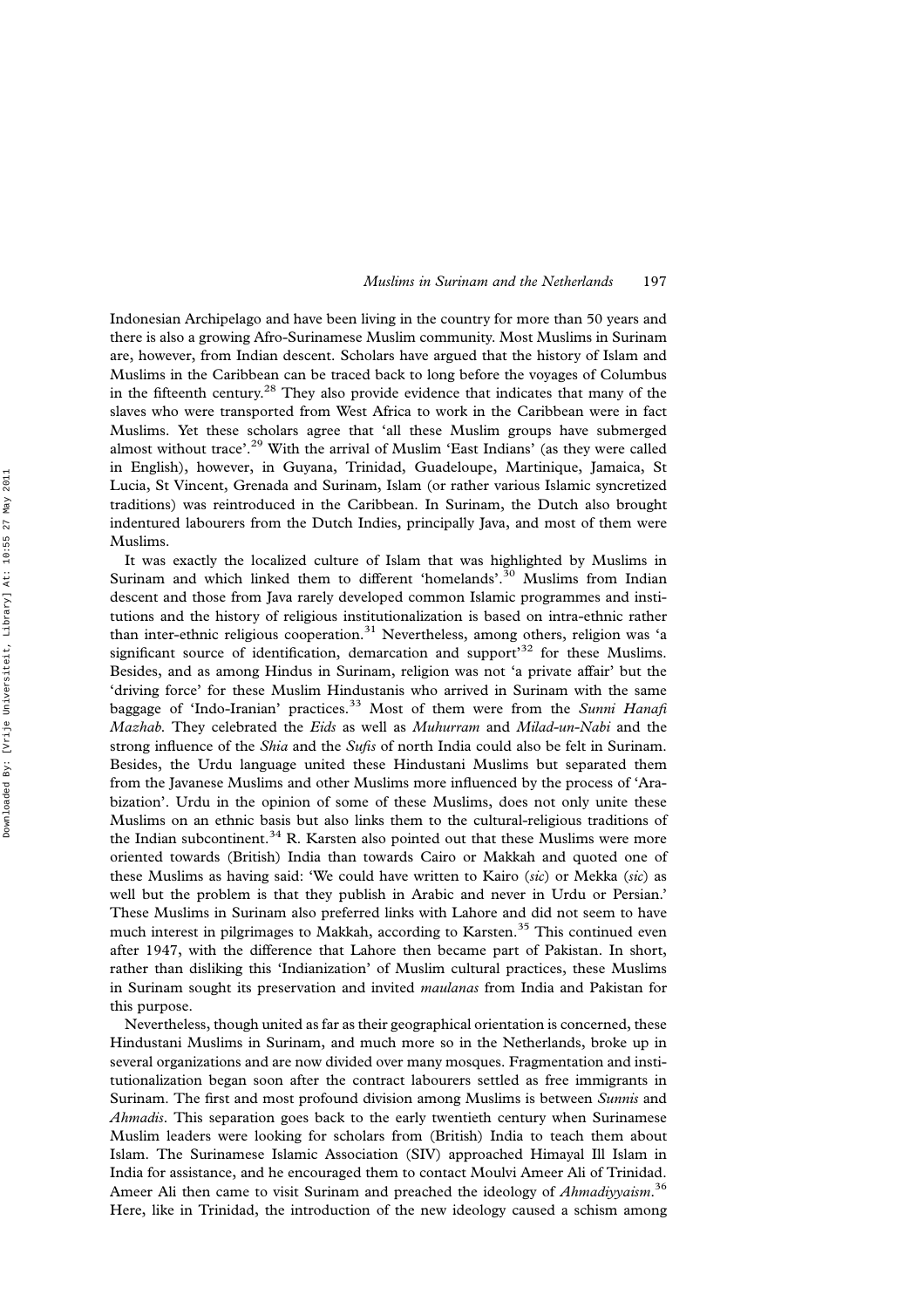the Muslims. Soon, the SIV came to be dominated by the *Ahmadiyya* doctrine causing many *Sunni* Muslims to leave and form several orthodox groups.<sup>37</sup> Further fragmentation of the Hindustani Muslims in Surinam continued in the course of the twentieth century, and since the 1960s and 1970s also in the Netherlands.<sup>38</sup> Whereas much of the fragmentation can be explained by political conflicts and loyalty issues rather than by ideological differences,<sup>39</sup> the division between *Ahmadis* (who constitute some 20%) of all Hindustani Muslims) and *Sunnis* is based on significant theological differences.

In Pakistan, the opposition against these *Ahmadis* has always been very strong and in 1974 it even led to the declaration in Pakistan that the *Ahmadis* are not Muslims and forbade them to perform Haj in Makkah. In the Netherlands, though much less so in Surinam, polarization between Hindustani Ahmadis and Sunnis only began in the 1960s and 1970s, under the influence of Pakistani maulanas and imams.<sup>40</sup> Until then the differences had largely been understood in terms of 'Reformist Muslims' and 'Traditionals'.<sup>41</sup> Today, many Sunnis still do not consider *Ahmadis* as Muslims. This frustrates attempts to work together and occasionally gives rise to serious frictions between the two denominations.

In the following section, we explain that despite these internal differences, and possibly perhaps because of them, the territorial orientation of Muslims in Surinam and in the Netherlands towards Hindustan did not change after 1947. This can be contrasted with the happenings that took place among Hindus and Muslims after the partition of their homeland.

#### The Homeland Divided

In 1947 an English barrister, Cyril Radcliffe, who had never previously visited South Asia, designed borders between areas dominated by Muslims and by non-Muslims, as determined by statistical census data.<sup>42</sup> This looked like the logical outcome of a British tradition of 'divide and rule' during their long rule over the Indian subcontinent. By that time religion had become a primary criterion for the categorization of time periods and of society. $43$  When the first census of the whole of British India was taken in 1871, society was mainly divided on the basis of caste and religion.<sup>44</sup> Though neither Muslims nor Hindus had constituted homogenous communities, these means of categorization for census purposes, along with a similar kind of history writing, presented Hindus and Muslims as fixed categories and divided history into a Hindu and a Muslim period. Later, when representational politics were introduced, the size of the population of these groups, described and enumerated in the census data, became very important, and religion became the basis on which the majority of Hindus started campaigning against the minority Muslims. In the long run, this led to a bifurcation of space that resulted in partition, which was supported by the so-called 'two nation theory' according to which Muslims were imagined as one homogeneous group, indeed as a separate nation, and Hindus as another.<sup>45</sup>

In short, imagined communities became somewhat real communities and during the struggle for independence from British rule, several nationalists now had great difficulties to unite these communities under a common banner. Serious differences developed between a section of Hindus and Muslims, centred on the power-sharing formula. When a last attempt to build a political alliance between the Indian National Congress Party and the Muslim League failed in July 1946, the President of the latter political party, Muhammad Ali Jinnah, felt that he had no other choice than to subscribe to the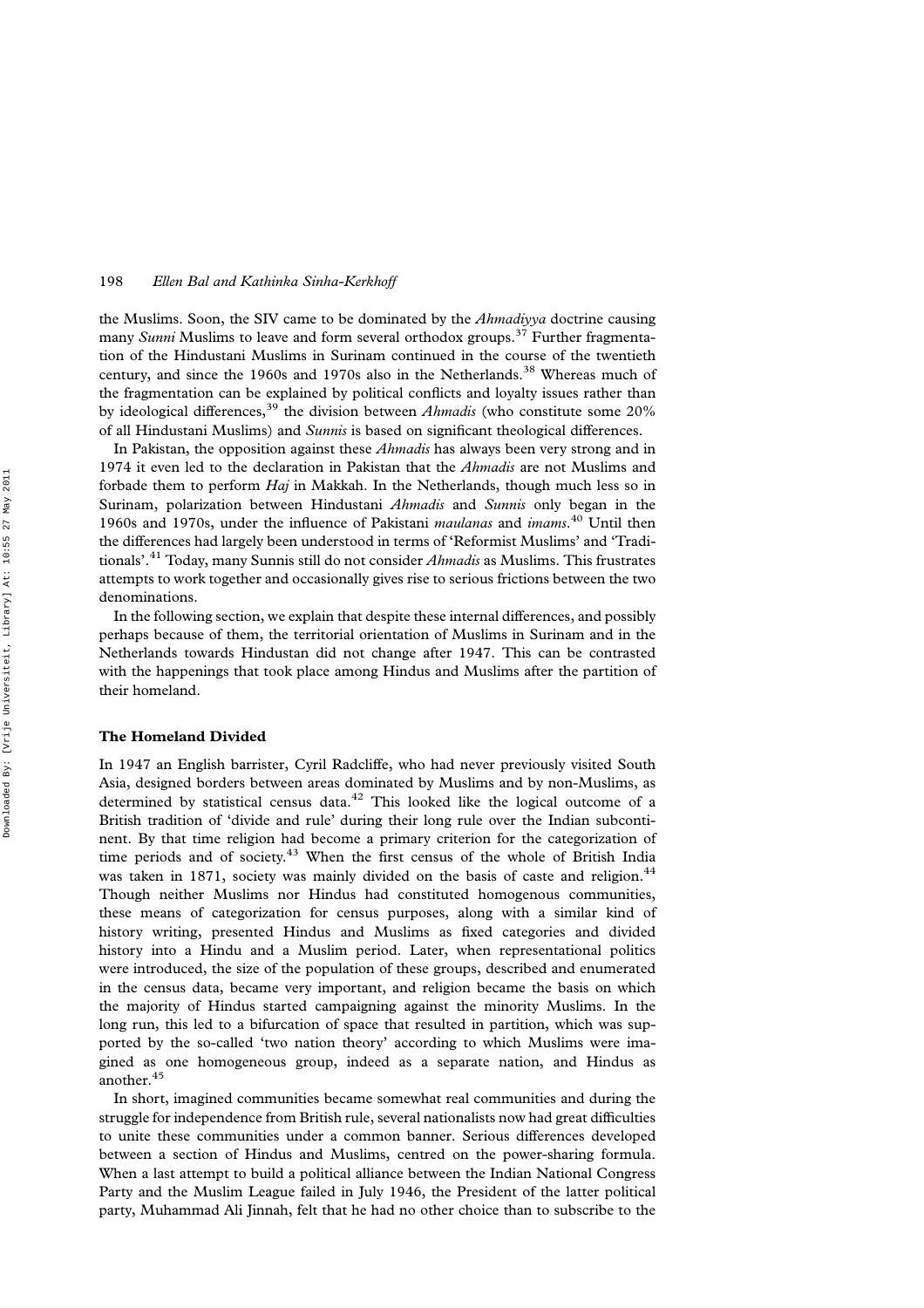partitioning of British India, to support the establishment of two independent nations and to resort to direct action to achieve Pakistan.<sup>46</sup> The spatial division of British India according to religious identification culminated in its actual partition according to Radcliffe's outlines. In this way, 'a truncated and moth-eaten Pakistan' was created for the Muslims, with one wing in the east and one in the west, and in between those wings, the Hindus got their 'Hindustan'.<sup>47</sup>

Both nations, however, had envisioned secular states with clear provisions for the socalled religious minorities, i.e. Hindus in Pakistan and Muslims in India.<sup>48</sup> Besides, an Indo-Pakistan agreement in April 1948<sup>49</sup> provided Hindu and Muslim minorities in both countries with machinery to put forward their complaints and get redress. Yet, the huge flows of Hindus who left<sup>50</sup> or were planning to leave Pakistan and of Muslims from India in the direction of east or west Pakistan during the 1950s<sup>51</sup> indicated that many people considered Pakistan the homeland for Muslims and India the homeland for Hindus.

Nevertheless, in independent India secularism has successfully withstood the onslaught of communal thinking expressed in the two-nation ideology, which, as illustrated elsewhere, 'continues to play important roles in the constitution of collective identity and thinking' <sup>52</sup> in India. Secularism, whether it is expressed in such diverse alternatives, ranging from Maoism to Liberal Conservatism, is, however, severely threatened by communalism which includes sectarianism, ascriptive loyalties, racism and other such ideological dispositions.<sup>53</sup> Communalist thinking in India represents 'Hindustan' as the homeland of Hindus only while right-wing political parties and organizations assert that such thinking always existed in India. They have even gained political power during the last decade with adverse results on the harmonious relations between Hindus and Muslims.<sup>54</sup>

These two streams of thinking, secularism and communalism, fundamentally differ in the way they look upon Islam in India. Whereas communalism sees Islam as the 'other' of Hinduism, secularists question such a rigid separation of Islam and Hinduism as a monolithic religious tradition, and rather favour a more syncretic idea. Islam, in their view, is not alien to India but rather, as argued by R. Khan, 'a confluence of at least four major regional, linguistic and cultural variations—the Arab, the Turkish, the Persian and the Afghan', who 'had converged to lay the substratum of a new and distinct heritage of Islam in India'.<sup>55</sup> Khan<sup>56</sup> also argues that:

The Indo–Muslim strands have woven into the texture of India's national existence a rich design of 'composite culture' [...]. It is not surprising, therefore, to realise that the composite culture in India originated in an environment of reconciliation rather than of refutation, co-operation rather than of confrontation, coexistence rather than of mutual annihilation. The historic roots of crystallisation of composite culture in India can be traced to the period between the  $12<sup>th</sup>$  and  $16<sup>th</sup>$  centuries AD when in the Indo-Gangetic plain a continuous process commingling and fusion took place between heritages originating in three geographically determined culture-belts, namely the Arabian, the Central Asian-cum Iranian and the Indian.

Yet, the partitioning of India, which started long before 1947 and has lasted till date, has even made many a scholar forget about this distinct Islam (or Islams) in India.<sup>57</sup> It is now often stated that Islam does not really belong in India. Besides, politicians in India and other Indian citizens often support such communal thinking founded on ideas formulated by organizations such as the Hindu Mahasabha founded in 1909 and the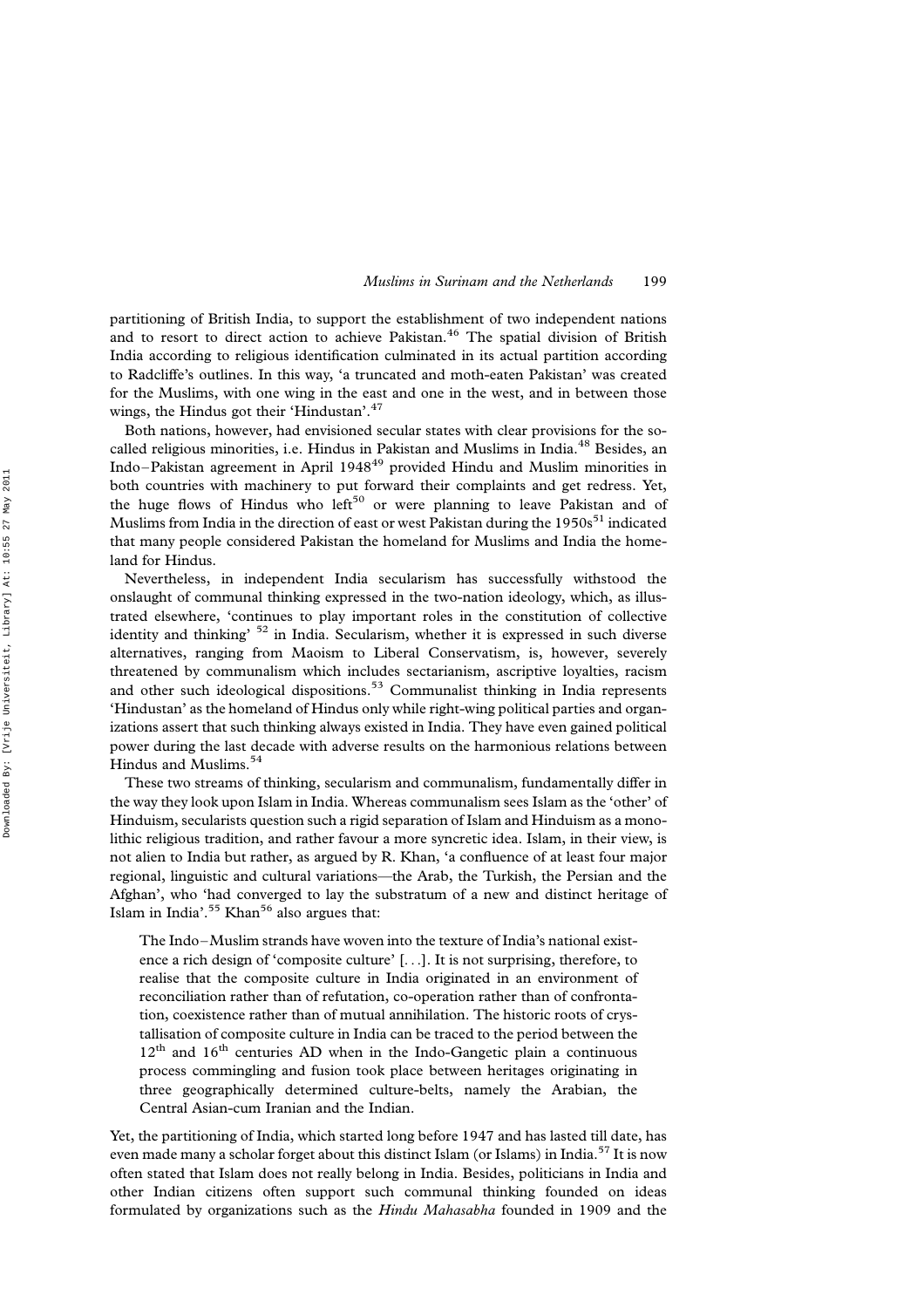Rashtriya Swayamsevak Sangh (RSS) established in 1925. Not only do they advocate homogenizing notions of 'Hinduism' and 'the Hindu community', they also make a sharp division between these and 'Islam' and 'the Muslim community'.<sup>58</sup>

## Call from the 'Homeland'

Since the last decade, nationalism in India increasingly constitutes both citizens who are territorially concentrated (the nation) and also many of those who are territorially displaced (diaspora). As a consequence of both international (economic) and national events during the late 1980s, India had to open up its economy and, at the same time, in order to combat sub-national identities, it also started welcoming transnational identities.<sup>59</sup> After more than 50 years, it seemed that 'India's forgotten children'<sup>60</sup> once again became part of India's foreign policy.The nation-state has increasingly started claiming its dispersed populations and has constructed itself as a 'de-territorialized nationstate'.<sup>61</sup> In some cases it is even argued that India should open its doors to those PIOs who are 'squeezed out' of other countries and have no other option than to return to 'Mother India'. They would then 'complete the full circle'.<sup>62</sup>

The new objectives of the government of India (GoI) are, 'to include the Indian diaspora in the nation' and 'make them part of the global Indian family'.<sup>63</sup> Yet, considering the fact that 'while building homes (nation-states) for the self, nations have often rendered others homeless', $^{64}$  it is questioned which definition of diaspora is maintained, which groups are included in this 'global family', and who are now invited to 'reconnect with their motherland'. These questions become all the more important as right-wing Hindu organizations and political parties in India such as the Vishwa Hindu Parishad (VHP), the RSS and, the most important opposition party, the Bharatiya Janata Party (BJP), gain considerable financial as well as ideological support from so-called overseas Hindus.<sup>65</sup> Besides, certain countries are transgressed or given different status, importance and privileges. Similarly, one wonders about those whose ancestors headed from villages of British India, which are now part of Pakistan or Bangladesh. Besides, what about the Muslims we are here concerned with, whose ancestors migrated from Bengal, Bihar, and Punjab to Surinam long before the partition of 1947? Does the GoI include them in their definition of the Indian diaspora?

That India really 'meant business' was clear between 9 and 11 January 2003, when the Ministry of External Affairs of the government of India together with the Federation of Indian Chambers of Commerce and Industry (FICCI) organized the first Pravasi Bharatiya Divas in New Delhi. Apart from NRIs, PIOs including Hindustanis from Surinam and the Netherlands were invited to India to take active part in the panels and festivities organized during these three days. There was a hitch, however, when Lady Naipaul, wife of the writer V.S. Naipaul, Nobel laureate and PIO himself, disturbed the festive mood somewhat. She suddenly rose from her seat with a poser to the (then) Deputy Prime Minister of India on the secular credentials of the then (Vajpayee/BJP) Government and asked 'why must Indian Muslims be expected to have Ram and Sita in their hearts'66. She and many PIOs with her might have wondered whether Muslims (or Christians) were also extended a warm 'welcome back to India'. Or was the map of India only supposed to be hidden in the hearts of Hindu PIOs? The reply by the (then) Home Minister L.K. Advani was multifarious, but he also maintained that it was the partition of 1947 that was responsible for such kinds of dilemmas and now makes it difficult for India to include all as PIOs in its definition of the Indian diaspora.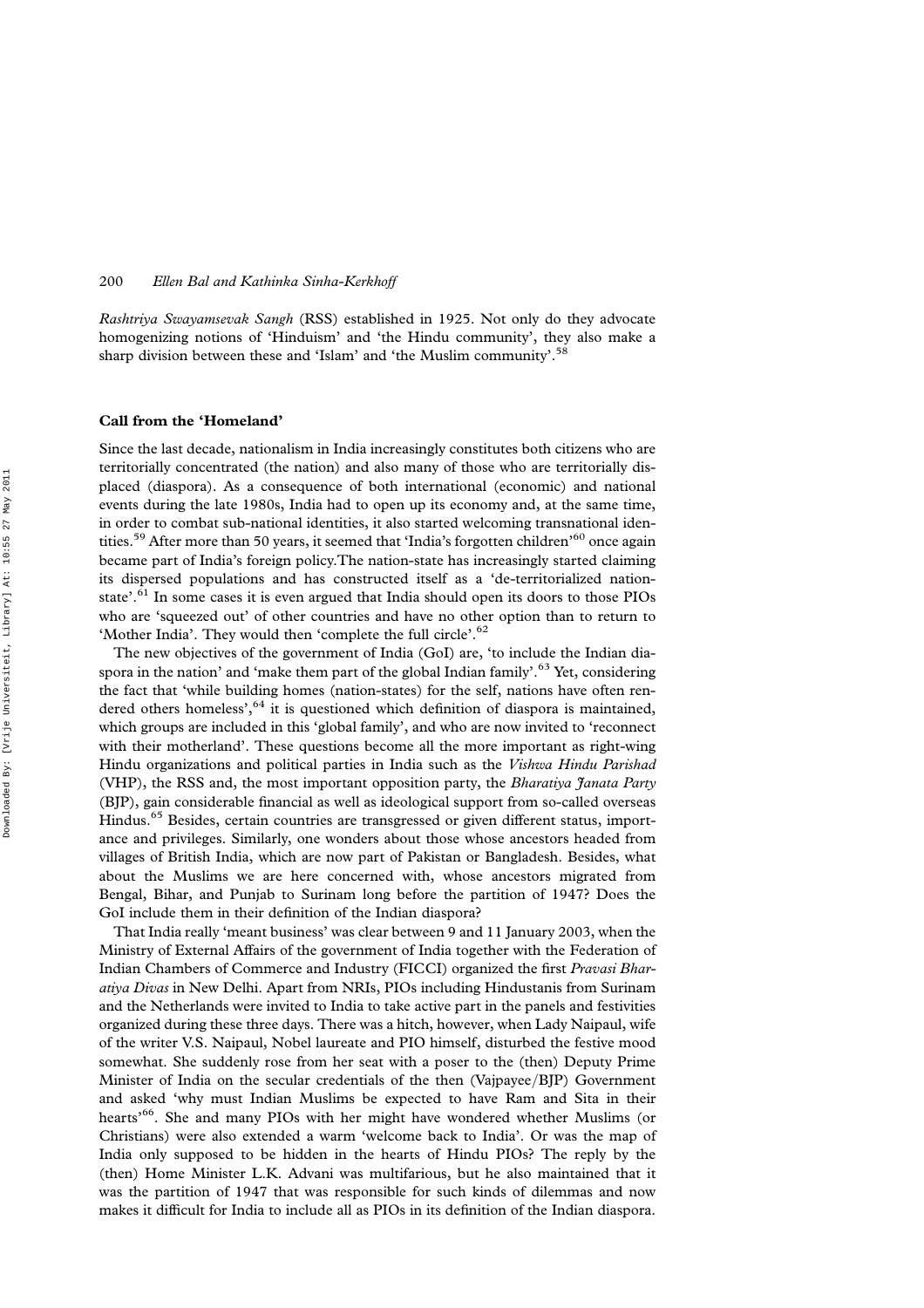Lady Nadira Naipaul, born in Mombassa and of Pakistani parentage, was not allotted more time to continue her query but she opened the floor for further thinking. A month later Ruchir Joshi, a writer and filmmaker based in New Delhi, questioned for instance why 'Srimati Naipal, the Killer-Begum' was defined by Tarun Vijay, editor of the RSS paper Panchjanya, as 'non-Indian'. Moreover, he asked: 'Why should an Indian Muslim be made to feel more affinity with Arab ... than his own blood brother simply because of difference in the way of worship?'.<sup>67</sup> This incident and subsequent reactions in the press clearly illustrate the ambiguous relations India has with the Muslim PIOs. Besides, all too often Islam is removed from India and re-territorialized to Pakistan or 'the Arab world' and with it, Muslims too.<sup>68</sup>

Clearly, the Partition of 1947 is not a thing of the past and was, in the year 2003, still capable of dividing the lives of people who do not even reside in South Asia. Even though the victory of the Congress Party over the BJP during the Indian elections of 2004, has lowered the chances that the Indian diaspora is also divided and considered as a Hindu diaspora only, religion still seems to fundamentally influence the homeland perception of the Indian diaspora and clearly not all 'Indian children' are welcomed to the 'shores of Bharat'.<sup>69</sup>

The government of India has recently announced that it will provide PIOs with Indian nationality while they are allowed to keep another. Yet, dual nationality will not be accorded to all and the Indian High Level Committee (HLC) on the Indian diaspora recommend that, 'dual citizenship should be permitted for members of the Indian diaspora who satisfy the conditions and criteria laid down in the legislation to be enacted to amend the relevant sections of Citizenship Act, 1955'. The HLC also includes two special chapters on Surinam and the Netherlands each and recommends for instance that, 'Special measures should be designed to recognise and highlight the achievements of India's French and Dutch speaking Diaspora'.<sup>70</sup> India has plans with Surinam, such as the establishment of Indo –Surinamese joint ventures, a mechanism to trace the Indian roots of the PIOs, to start an Indo-Suriname Brothership Society and the establishment of a Hindi Chair at the University of Surinam.<sup>71</sup> Besides, though Surinam does often not figure in PIO maps,  $72$  the fact that in Surinam 'East Indians' constitute 38% of the population and still speak a 'variant of the 'Bhojpuri' Hindi dialect known as 'Sarnami' is frequently highlighted by the GoI.<sup>73</sup> On top of this, a particular section of the NRIs and PIOs from the Netherlands will be granted 'double nationality'. However, pertinent questions are: who wants this and who will get this?

We shall now examine how Muslims in Surinam and in the Netherlands, who lost their physical and spatial connection to India, think of themselves as being rooted in India and whether they continue to derive their identity from that rootedness. Or alternatively, since India 'disowned her (Muslim) children' in 1947, have they not in turn 'disowned their land of origin'? And finally, have these Muslims in any way contested Partition (as a process) or incorporated it in their notions of rootedness?

#### Homeland Divided: Diaspora Divided?

Clearly, partition is still at work in the 'homeland' (India) and influences the perception of the Indian diaspora. It is important, therefore, to proceed to the empirical level and question the attitude of Muslims of Indian origin in Surinam and in the Netherlands. In other words, one wonders whether the partitioning of Hindustan on the basis of religion also partitioned the Indian diaspora into an Indian (Hindu) diaspora and a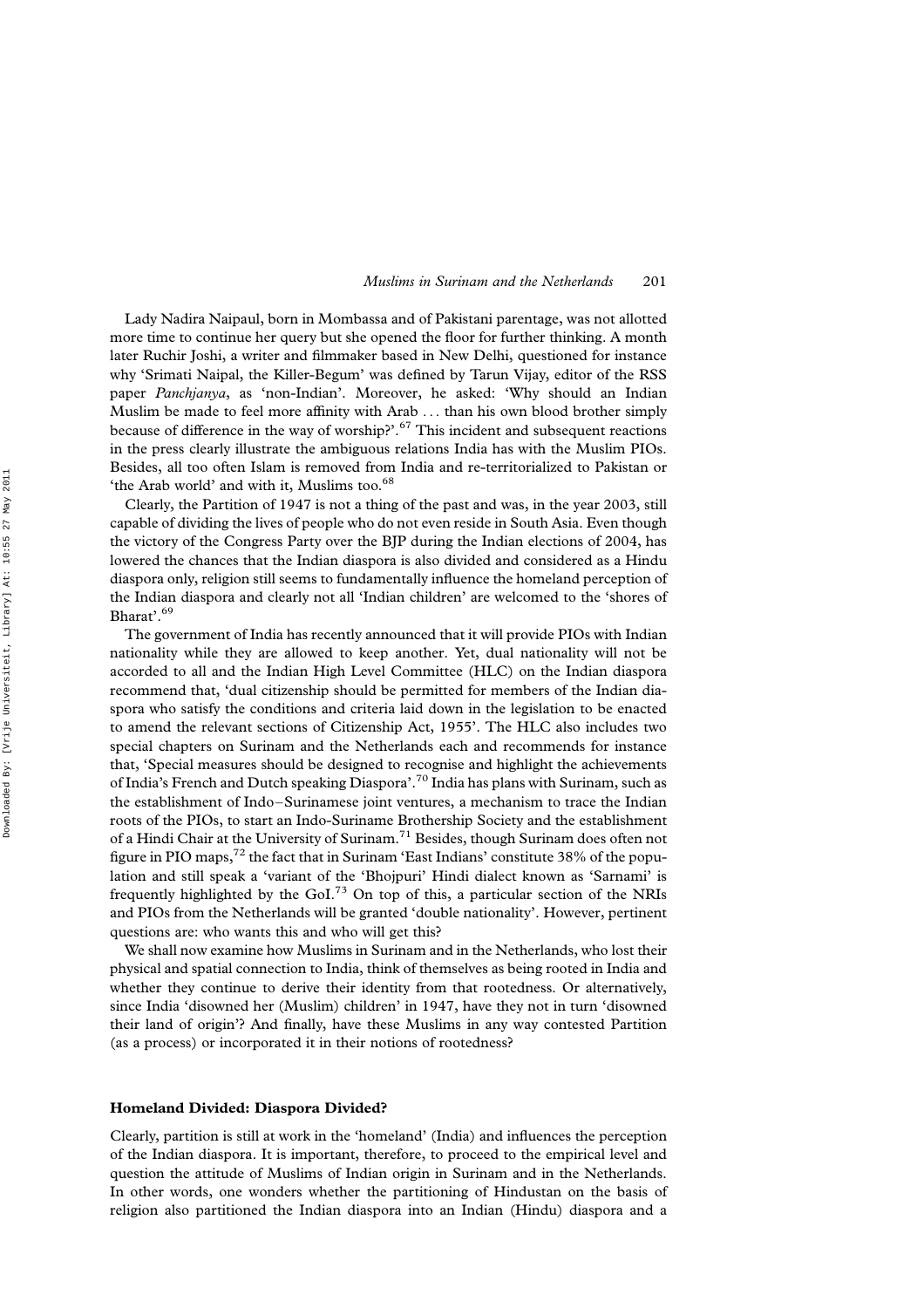Pakistani (Muslim) diaspora. In 1953 the above-mentioned British-Indian contract labourer in Surinam, Munshi Rahman Khan, wrote the following verse in Hindi:

Dui jati bharata se aye, Hindu Musalamana kahalaye, Rahi Priti donom maim bhari, jaisi dui bandhu eka mehatari

Two communities came from India, and they were known as Hindus and Muslims, between them existed an enormous love, as they were brothers from one mother.<sup>74</sup>

In this particular poem (chaupai), Rahman Khan describes the friendly relations that existed between Hindus and Muslims at the time of their emigration.<sup>75</sup> He does not only express his dreams of loving relations between the two communities, but in a way also refers to the time when the contract labourers left British India: before the country was bisected into India and Pakistan in 1947, and before the so-called twonation ideology seriously infested Hindu-Muslim relations in the subcontinent. After contract labourers, like Rahman Khan, left British India, the socio-political map of the subcontinent witnessed dramatic changes, however, and one wonders about the impact of this partition on the overseas community of Muslim Hindustanis in Surinam.

Rahman Khan, an ethnic Pathan, was born on 11 August 1874 in Barnhart village, Uttar Pradesh, north India, and set off for Surinam at the age of 24. After completing his five-year labour contract, he settled in Surinam on a permanent basis and, despite the regular correspondence with his relatives back home who repeatedly begged him to return, he never set foot in India again. Apart from poems, religious texts, an essay about mathematics and algebra for the primary school, and so on, Rahman Khan wrote his memoirs and produced a unique inside perspective on the history of British-Indian contract labourers in Surinam.<sup>76</sup> Clearly, this first generation of Muslims left British India at a time when there was not much of a national identity or a 'common bond of unity and fellow feeling'. People generally felt their ethnicity as Bengali, Sikhs, Rajput, Maratha or Hindustani, but not Indian.<sup>77</sup> Neither nationalist nor communal identities had crystallized. The Muslims who migrated to Surinam left India long before the famous Lahore resolution of 1940, during which the Muslim League stated that 'India should be grouped to constitute independent states [...] because Hindus and Musalmans belong to two different religious philosophies, social customs, and literatures'.<sup>78</sup>

Though oral and written sources reveal that also in Surinam, between 1927 and 1949, serious tensions between the Muslims and Hindus developed,<sup>79</sup> we have shown elsewhere<sup>80</sup> that, unlike in India where religious tensions resulted in the partition, in Surinam, Hindustanis finally opted for ethnic unity rather than religious divide $81$  and remained part of the *Hindustani qawm*. Moreover, there never seems to have been any organized support in Surinam for a division of British India on religious lines. On the contrary, people seemed rather disappointed with these developments in 'their Hindustan'. For example, in July 1947 a group of young Hindustani intellectuals wrote in its monthly newsletter, *Vikaash*, the following about India's independence and subsequent partition:

The moment has arrived .... Freedom that has taken many years of furious fighting has finally been regained. It already has been determined that the remaining 15,000 British troops will leave Hindustan on 15 August. Energetic men who have given everything for the good cause can now look back on what they have reached for Hindustan. But alas! It could not be what they would have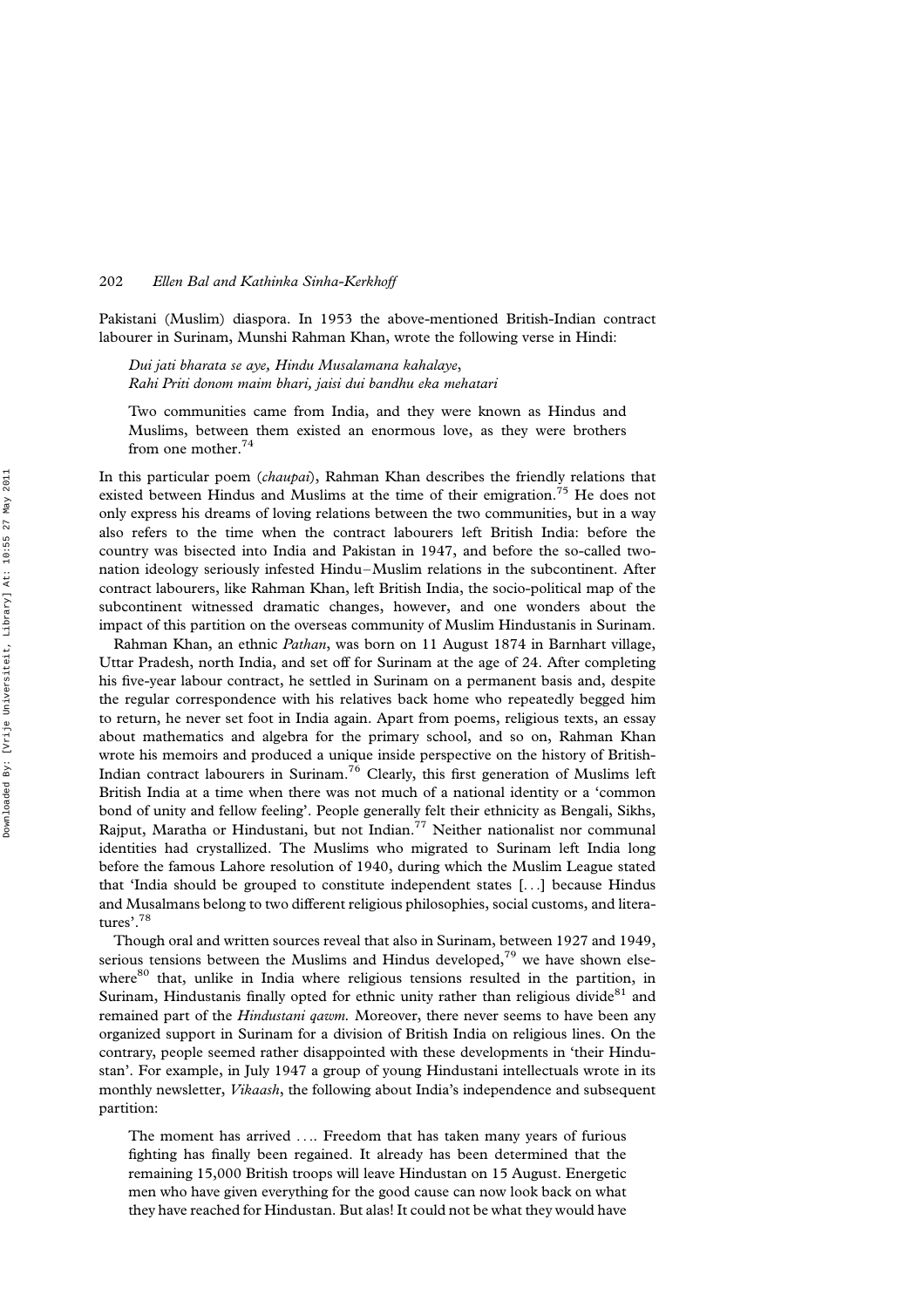wanted so much: their ideal of a United Hindustan has been destroyed, their hope has gone up in smoke .... Yet! There is hope for the future! Especially the circumstance that Hindus and Muslims are not strictly separated gives reason for hope. One expects that both states will co-operate intimately, as they share so many interests.<sup>82</sup>

The two-nation ideology, communalism, and the partition have entirely changed Muslim-Hindu relations in the subcontinent. The birth of Pakistan (which was envisioned as the country for Muslims) affected the status of Islam and of Muslim citizens in India itself. In Surinam, however, other scholars have argued that 'the Hindustani competition with Creoles<sup>83</sup> for scarce socio-economic and political resources' produced a strong tendency, 'within the Hindustani group to neglect the internal socio-religious differences and to stress the fact that Hindustanis were a group originating in India, having a common history and therefore a common identity'.<sup>84</sup> Actually, though Muslims of Surinam made history in 1946 when they founded the country's first political party, the Muslim Party,<sup>85</sup> this kind of (political) unity among Muslims in Surinam, during certain periods and in particular fields, did not separate Muslims from the other Surinamese as a separate Muslim diaspora without a homeland.<sup>86</sup>

Despite communal frictions, or perhaps because of them, these Muslims strongly supported a common Hindu-Muslim Hindustani identity and identified Islam as an 'Indian religion'. Privately as well as in public, religious distance between Hindu and Muslim Hindustanis was less than the racial and ethnic distance that existed between these Hindustanis and communities of Dutch (bakras), African (Ravan jat) Chinese (Shinoi), Amerindians (Indies) and Javanese descent (Malais). Though we have described in detail elsewhere that at times, and in several pockets, these Hindustanis were identified as two different and antagonized religious communities, $87$  generally they reacted to events such as partition, the introduction of universal suffrage in 1949 in Surinam and the declaration of independence from the Netherlands in 1975, on the basis of a shared identity as an Indian diaspora with Hindustan as their common homeland. During the 1949 elections, for instance, in response to Creole hegemony, Hindu and Muslim Hindustanis formed the United Hindustani Party (VHP) adopting the slogan: 'Hindu, Moslem, Sikh, Christian; they are all brothers; India is the mother of them all.<sup>88</sup> Most Surinamese Hindustanis seem to have been disappointed with partition. What is more, to their minds Hindus and Muslims could and should not be separated from each other and they took it upon themselves to avoid such a religious schism in Surinam. Yet, although most Hindu and Muslim Hindustanis chose the path of mutual collaboration along ethnic lines, this does not say much about Muslims' attitudes in post-1947 Surinam, and in the Netherlands, towards truncated India and newly established Pakistan.

## An Indo-Pakistani Orientation

Today, the more than 300,000 Hindustanis are distributed over two countries: Surinam and the Netherlands.<sup>89</sup> Approximately 150,000 Hindustanis form a relatively large (possibly the largest) ethnic community in Surinam, surrounded by other powerful ethnic groups. The formation of political parties is along ethnic rather than religious lines and many Hindustanis (Muslims and Hindus) have been united in the United Hindustani Party since 1949.<sup>90</sup> Though there are exceptions, most migrants were physically cut off from India, $91$  and until today, especially for Surinamese Hindustanis,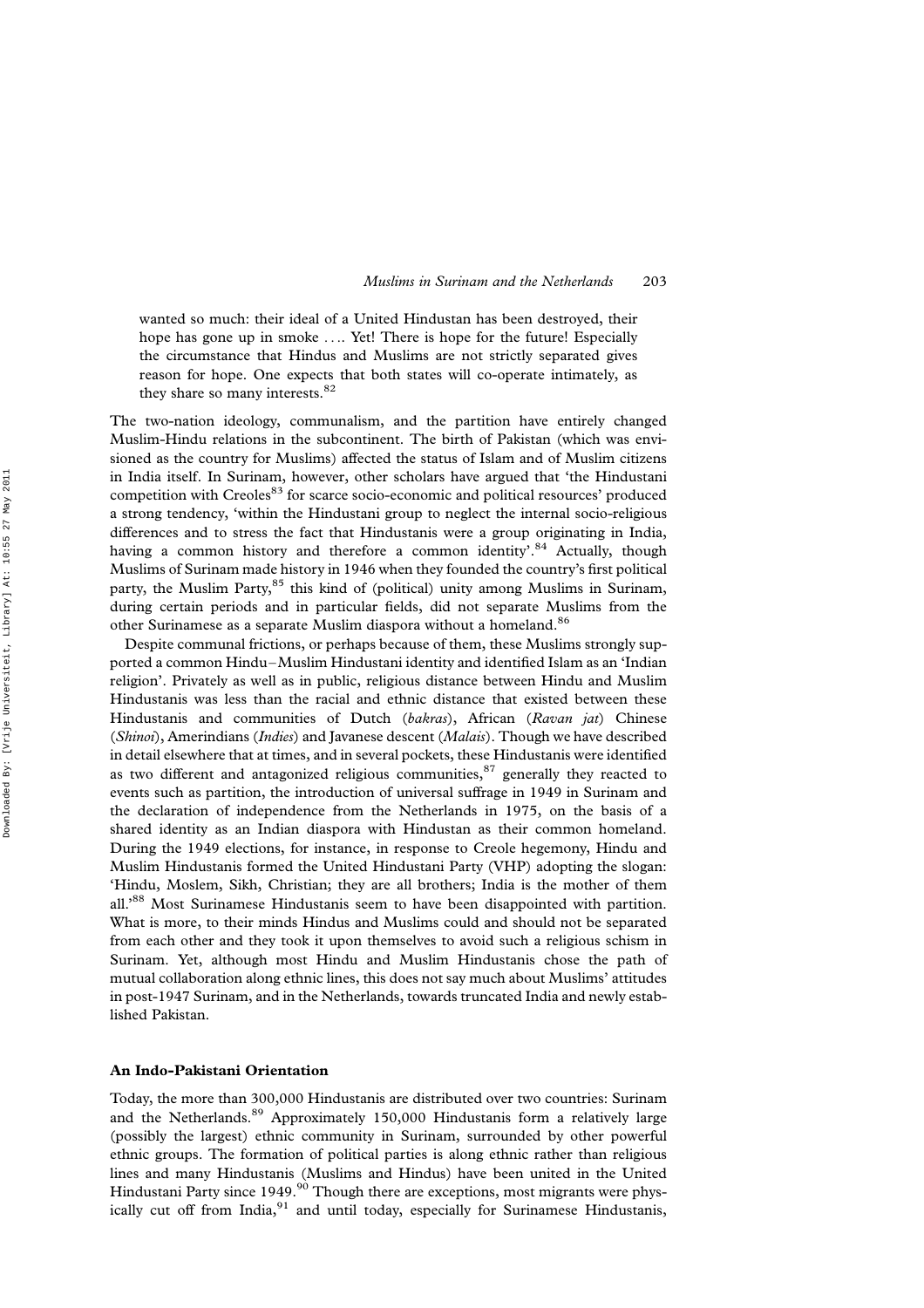the journey to India is long and expensive, with India being more than 20,000 km away. Though Dutch Hindustanis visit India more frequently, we can distinguish a wide variety of sentiments for India among them. They feel 'Surinamese', 'Hindostani', 'Hindustani', 'Indian', 'Dutch' or a mixture of these and many other identities. Some of them also identify as Muslims. None of the Muslims we interviewed in Surinam and the Netherlands expressed the wish to start afresh in India. Though they identify with the plight of Muslims in India (in particular with those in Kashmir), they feel that as a religious minority they are better off in the Netherlands and in Surinam. Yet, the same is true for Pakistan (and for Bangladesh for that matter). While there is in particular a strong identification with the plight of *Ahmadis* there, Muslims we interviewed underline the fact that many Muslims have been expelled from their country as Pakistan has denounced the faith of *Ahmadis* as non-Muslim. They said they were therefore happy to live in a country where the institutionalization of mosques has taken place in a multicultural society and through the (Dutch) legal and secular system.<sup>92</sup>

Though there is therefore no actual desire 'to return to the homeland', during our interviews with Muslims in Surinam and in the Netherlands, <sup>93</sup> and during an Indian diaspora conference in Delhi in January  $2003$ ,  $94$  people often expressed keen interests in their (territorially defined) roots and some of them had even tried to find their ancestral places. Clearly these informants could not identify much with present-day India. One even stated that: 'Hindustanis have nothing to do with India. This is all a creation of the media.' Another mentioned: 'No, I am not a member of the Indian family. I am Surinamese and not proud of being part of the so-called Indian family.' Those who had visited India often criticized present-day India for the way women are treated, the pollution, corruption, indifference of the rich towards the poor, 'identity politics' and, last but not least, general inequalities and discrimination against the 'Muslim minority in India'. As one young Muslim woman narrated:

When I was in India, I really felt Surinamese. I wondered: 'How do these people live here?' You see a baby on the pavement and realise how lucky you are to be a Surinamese. Or you think: 'Our food is much better!'

Another Hindustani Muslim explained:

When I was in India, I knew I was a Surinamese. When I attended the celebrations on 15 August [India's Independence Day], I did feel quite a lot. Actually, I felt these celebrations symbolised the independence of Surinam.

In a similar way one male Muslim asserted:

If you bring a Surinamese to India and you tell him he can stay there, he would not be very happy about it. He would feel he has lost his roots.

Nevertheless, many affirmed a sense of familiarity with Indians and recognized the way in which they talked, walked, dressed and behaved; and one Hindustani Muslim therefore stated that he did not feel connected with India but with the Indians. However, if it comes to identification with present-day India, none of them argued that they are Indians or would like to become Indians. Some scholars propose that Pakistan has taken the place of India as the point of cultural and religious reference for the Muslim descendants of the emigrants. Van der Burg and Van der Veer,<sup>95</sup> for example, wrote that:

The distance between Muslims and Hindus that existed in India was brought to Surinam by the contract labourers and now also exists in the Netherlands.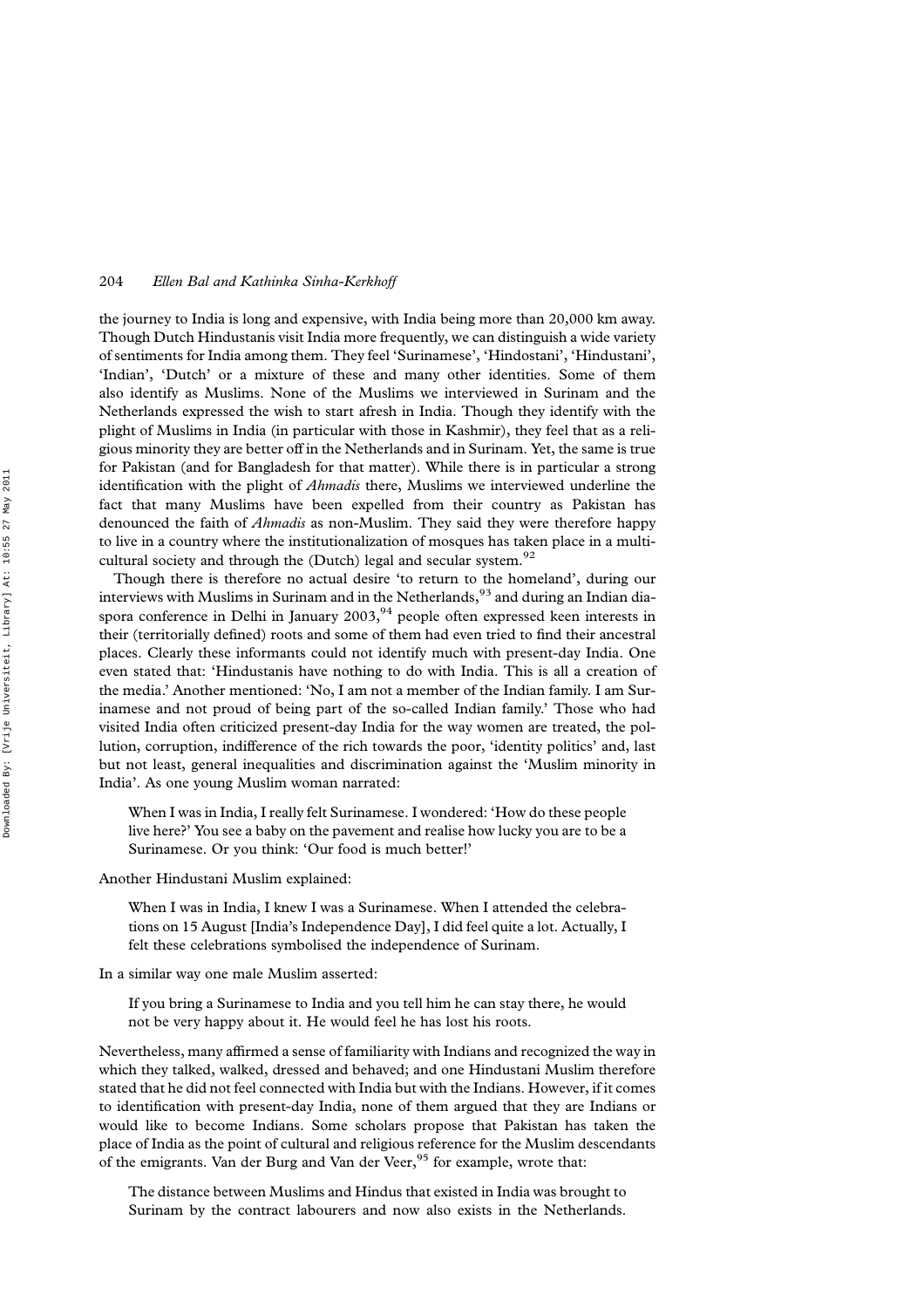Inter-religious marriages are rare and participation in each other's ceremonies is limited. The distance did not get smaller when, with the separation of Pakistan in 1947, it got a political meaning. From that moment onwards two cultural points of reference have existed: India for the Hindus and Pakistan for the Muslims.<sup>96</sup>

Similarly, Vernooy and Van der Burg refer to a Surinamese almanac of 1955 in which it was mentioned that the flag of Pakistan (green and white) is the official flag of the orthodox Muslim Organization, the *Ahle Sunnat Wal Jamaat-Hanafi* Surinaamse Moeslim Associatie (SMA), and that these Muslims are oriented towards Pakistan.<sup>97</sup> This organization, which was founded in 1932,  $98$  is still one of the largest Hindustani Sunni organizations.<sup>99</sup> Should we therefore conceptualize these Muslims as constituting a Pakistani diaspora after all?

In the 1970s, both Hindustani and Pakistani Muslim migrants started to arrive in the Netherlands in much larger numbers than before.<sup>100</sup> They still constituted small communities however, and united in order to establish mosques in the larger cities. At the time, inter-ethnic marriages became popular and we came across many stories about such relationships.Muslim Hindustanis felt close to these Pakistanis, with whom they felt religious affinity and who, they considered, came from the 'source' of their Islam. Many of these marriages resulted in divorce, however, and Pakistani men turned to Pakistan for wives. As time went by, and both communities grew in numbers, they split up and reorganized themselves along ethnic lines. At present these inter-ethnic marriages have entirely lost their popularity. A number of informants told us that Pakistani men married Hindustani women in order to get a residence permit for the Netherlands and that they left their Hindustani wives as soon as they acquired such a certificate. Others related about wife beating and cultural differences. The Hindustani–Pakistani wedlock turned out to be an unhappy one.

The fact that these Hindustani Muslims in Surinam and in the Netherlands do not identify with present-day India or with Pakistan does not allow us to jump to the conclusion that they, therefore, are not part of the Indian diaspora or that they, as Muslims, constitute a diaspora by themselves without a homeland. Such an argument can only be maintained if these Muslims indeed do not have a 'homeland'. This, coupled with the fact that they do not perceive 'a founding act of displacement', would make the category of diaspora inadequate, as it demands both a displaced population and a homeland, the point from which the displacement originates. We here argue that these Muslims in Surinam and in the Netherlands do not only perceive partition as a founding act of displacement but they also look upon their lost homeland, 'Hindustan', as the point from which their displacement originates. For these reasons we feel that these Muslims, along with the Hindus, should be conceptualized as an Indian or rather a Hindustani diaspora.

In fact, these Muslims reject partition and, therefore, Pakistan, India and Bangladesh as their homelands. They also realize, however, that they have lost their homeland, 'Hindustan', by the creation of partition. Nevertheless, they, as a diaspora, keep a memory alive of Hindustan as 'the undivided homeland' in which Muslims and Hindus shared most cultural and even religious traditions. What is more, they have committed themselves to the maintenance or even restoration of this undivided homeland. For that purpose they have re-territorialized their 'Hindustan' to Surinam and the Netherlands. They do not think about present-day India or Pakistan as their homeland but rather identify with the area once known in British India as Hindustan, the land of their forefathers. One Dutch Hindustani (who also identified himself as a Muslim and an Indologist) therefore proposed to speak of 'an Indo –Pakistani orientation'.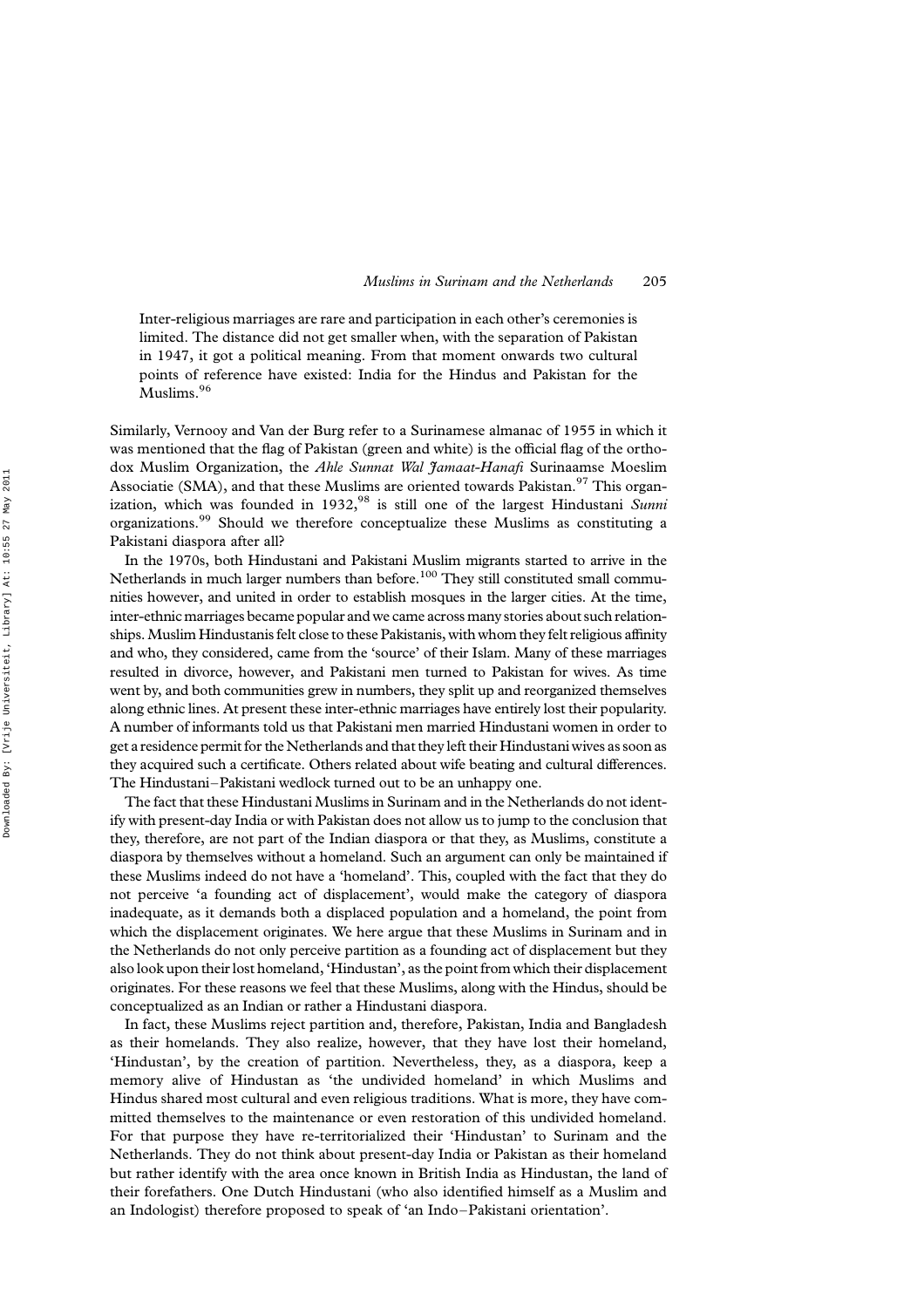In the following final section of this article we illustrate that such a re-territorialization not only provides these Surinamese and Dutch citizens with a 'homeland' and thus makes them part of the Hindustani diaspora, but it also allows them, as Muslims, to integrate their Islam(s) in the local context through the, somewhat contradictory, preservation and establishment of trans-local relations.<sup>101</sup> In this way, they become a Hindustani Muslim diaspora.

#### Becoming a Hindustani Muslim Diaspora through Trans-local Relations

Steven Vertovec attributes the strong bonds of overseas Indians and PIOs with India to the Hindu connection: 'For many, if not most, such Hindus India is a sacred space abounding with sacred places .... It is mother India—Bharat Mata, conceived by many as a goddess herself'.<sup>102</sup> In a similar fashion, we argue that Hindustani Muslims in Surinam and in the Netherlands identify as Muslims in diaspora and look upon Hindustan as the source of their Islam(s). Indeed, the Islam their forefathers had brought with them from Hindustan and which has been cultivated ever since, is based around localized culture and moulded to complement the culture and geography of the homeland, Hindustan. As stated before, the *Ahmadiyya* reform movement originates from what is now northern India. Moreover, the Hindustani Sunnis, who form the large majority of Hindustani Muslims, are strongly influenced by the Barelwi-school, which was founded at the end of the nineteenth century in Bareilly, British India, in response to a number of Islamic reform movements who wanted to purge the Indo –Muslim tradition from its pre-Islamic or syncretistic elements.<sup>103</sup> The *Barelwi*-school strongly defended religious folk traditions such as the honouring of the Prophet Mohammed of the saints.<sup>104</sup>

Yet, communities in Surinam, and even more in the Netherlands, are affected by the processes of globalization with increased mobility and a progressive blurring of national boundaries. Though the nation-state has not vanished and in some ways has even asserted itself, globalization has caused an intensification of connectedness among some as well as an intensification of differences among others. As in their 'homeland', Hindustani Muslim in Surinam and in the Netherlands live in multi-cultural societies where they have to negotiate the parameters of minority citizenship. These Muslims live in non-Muslim nations where Muslims are increasingly confronted with a feeling that they are the 'new enemies of the West'.<sup>105</sup> Besides, they come into contact with other Muslim migrant groups from other nations and with other Islamic traditions and practices. We argue that, in order to retain their homeland in which intra-ethnic collaboration between Hindu and Muslim Hindustanis is thought of as more important than playing on religious differences, Muslims in both nations as part of a diasporic community do practice forms of identity that clearly incorporate multiple sites of affiliation. In other words, the 'territorial references of civic loyalty' are increasingly divided for many of these Muslims among different 'spatial horizons'.<sup>106</sup> What is more, this does not only include Pakistan and India.

#### Twice Migrants

During the 1970s about 80,000 to 100,000 Surinamese Hindustanis settled in the Netherlands,<sup>107</sup> thereby becoming 'twice migrants'. Their decisions to leave the country had to do with Surinam's nearing independence and Hindustani fear of Afro–Surinamese dominance.<sup>108</sup> Today, Hindustanis form approximately 1% of the Dutch population.<sup>109</sup>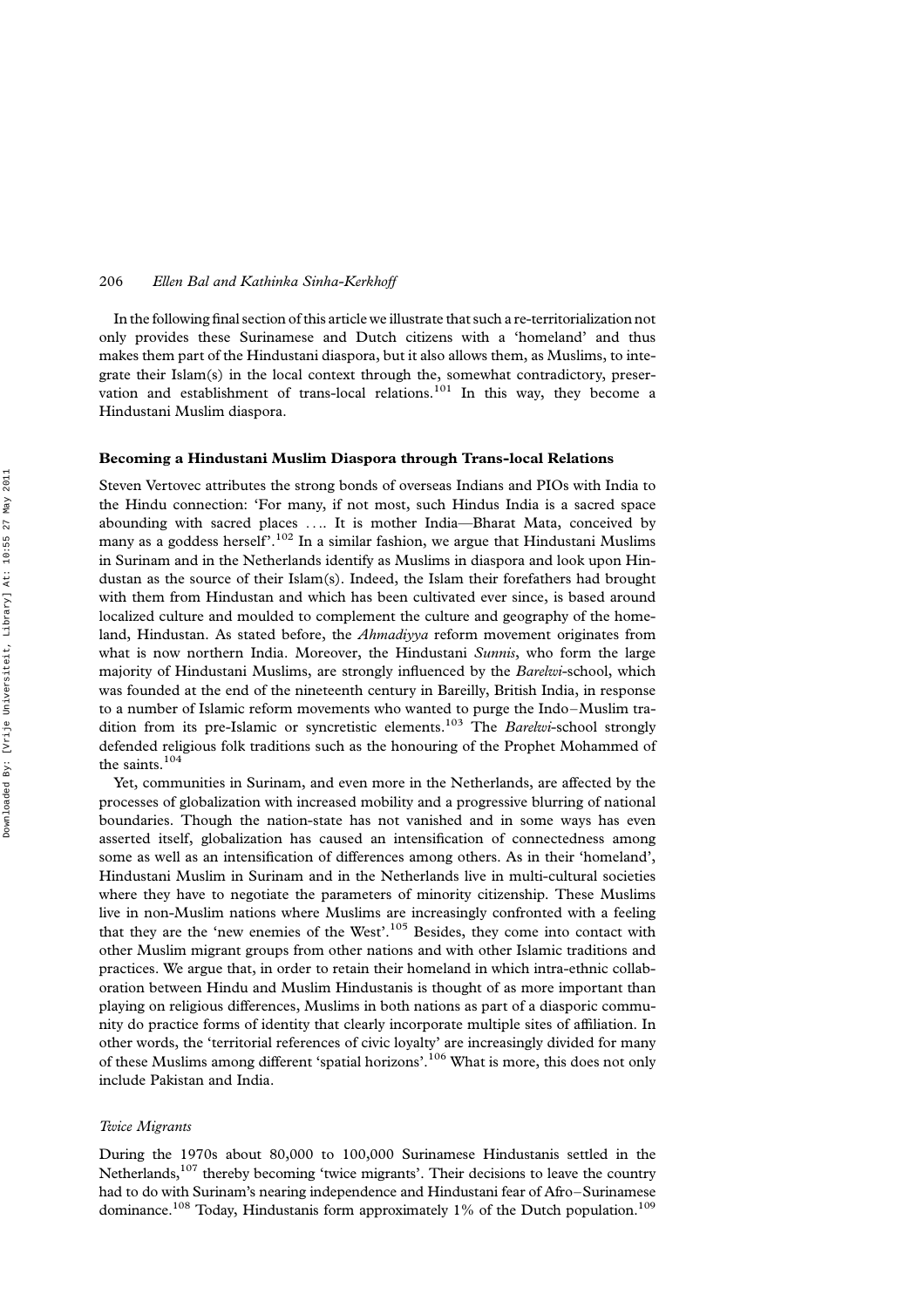Here, unlike in Surinam, they form a rather small and invisible (as many complain) community. Both Ahmadiyya and Sunni religious and cultural practices can still only be properly understood in relation to the local context and traditions of the colonial regime in British India, the history of Islam in the region and the influence of Christianity.<sup>110</sup> In other words, the religious loyalties of these Muslims relate to various geographical spaces and this allows them to 'nationalize' Islam in their countries of residence.

Hindustani Muslims in the Netherlands live amidst Muslims from other (Dutch) colonies and Turkish and Moroccan migrants. Yet their mosques and prayer halls are organized along ethnic lines. In fact, most Hindustani Muslims feel they share more with Hindustani Hindus than with Muslims who do not look upon Hindustan as their homeland. Our research outcomes do not provide evidence that the two-nation ideology has in any simple way been incorporated in Muslim Hindustani ideas of rootedness and sense of belonging. They have neither merely exchanged (British) India for Pakistan as their religious and cultural point of reference nor have they exchanged their old ethnic identifications with a new post-modern, or 'post-Westphalian'<sup>111</sup> Muslim identity. Although this may well be the case for some individuals or organizations, the majority of Muslims (also) identify as Hindustani and recognize Hindustan as their 'homeland'. In order to retain and even expand this homeland, however, these Muslim Hindustanis resort to trans-local politics that even include new localities such as the 'Arab world'. In this way, new syncretic forms of Indo – Iranian Islam are created that are fully embedded in the Dutch and Surinamese societies.

It is from India and Pakistan that they recruit their *imams*, and in 1988 the first four students graduated from a course, especially started by the Hindustani Muslim community in the Netherlands with the purpose of training imams as 'custodians of the cultural and especially of the religious values of the countries of origin' i.e. India *and* Pakistan. At the same time, however, these *imams* trained in the Netherlands are considered to fulfil their tasks better as they possess a proficiency in the Dutch language and have better understanding of the culture and history of the Dutch society. As their homeland has been broken-up, these Muslims try to preserve and develop its (Qadiriyyah mystical) traditions in Surinam and the Netherlands, which reinforce ethnic bonds with Hindus with whom they share a language, culture and, importantly, a homeland.

In the Netherlands too, there has been some tension between the two religious communities, in particular in the aftermath of September  $11$ .<sup>112</sup> Yet, in particular because of the fact that religion is 'a significant symbol of identification, demarcation and support' for both Hindu and Muslim Hindustanis, these two groups are tied together as a diaspora united in their perception of a common homeland: Hindustan. Such an orientation is thus preferred as it facilitates integration in the Dutch and Surinamese societies while at the same time trans-local relations are maintained and extended. In fact it provides these Muslim Hindustanis with multiple 'homelands': India, Pakistan and other countries with whom they share the religious traditions prevalent in the Indian subcontinent<sup>113</sup>, such as Trinidad, Guyana, the United Kingdom, and Mauritius. Religious leaders from the United Kingdom, India and Pakistan visit the Netherlands to give lectures about Islam. Local mosque organizations organize trips to the United Kingdom to participate in religious festivities (and, as one informant pointed out, to shop in Southall<sup>114</sup>). Financial help to build up mosques is accepted from various Arab countries and many more go to Makkah to perform Haj. Two of our informants estimated that at least five out of the 15 Hindustani mosques in The Hague have Pakistani maulanas. And someone else pointed out that the largest mosque of Amsterdam has an imam from India.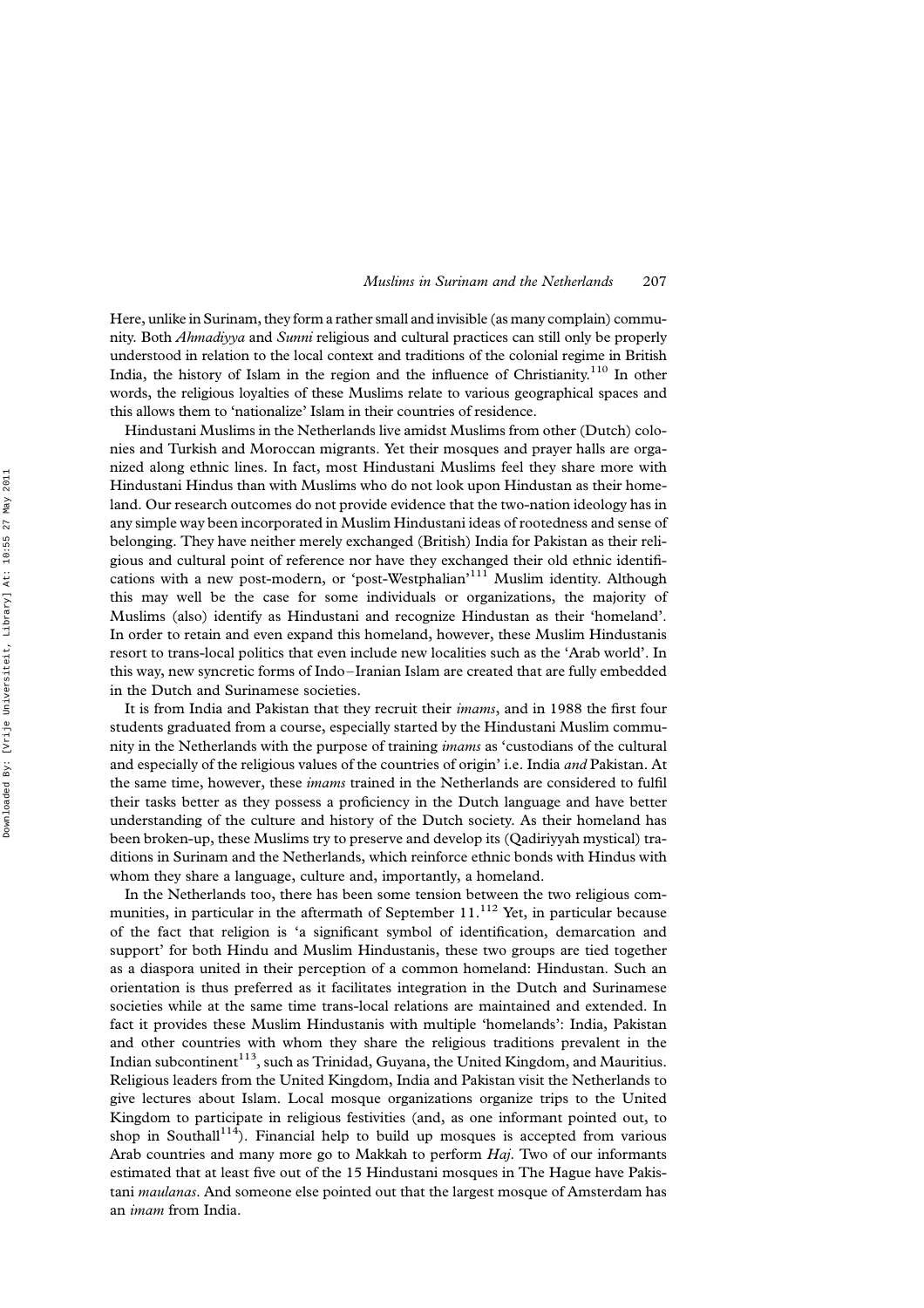These links are not only based on religious loyalties but also on cultural loyalties, though the difference is often blurred. An interesting illustration of such a trans-localism and its impact on the indigenization of south-Asian culture in the local (Western) context is the following: during the birthday celebration of a 70-year old Hindustani Sunni, one of the speakers during the official ceremony informed the audience that naat poetry<sup>115</sup> has almost disappeared from Trinidad and Guyana, and that it is vanishing from India and Pakistan, but that the art of chanting naat has been well maintained in the Netherlands and in Surinam. For this reason Muslims in Guyana recently decided to organize a naat festival in order to preserve the naat tradition in the country. People from Surinam and the Netherlands were invited.

Many more examples could be given that demonstrate the existence of a trans-local orientation among the Muslim Hindustanis but also reveal that such relations are, in fact, maintained to preserve and build up the cultural and religious traditions associated with the lost homeland. A Surinamese Muslim woman (*Ahmadi*) explained, for instance, that Hindustani relations with Pakistan were solely based on religious affinities and on no other bond. She added that there were many Muslims in India as well who retained similar religious notions. Moreover, she clarified that Hindustanis do not watch Pakistani films but Indian films. This woman had visited both India and Pakistan a number of times. Once, she and her husband located the birthplace of her husband's grandfather in a village in present-day India. The people there remembered a story how, one day, a boy (her husband's grandfather) had suddenly left the village and had never returned. Later, after partition, all other relatives had left for Pakistan and no one had remained in this particular village. Nevertheless, the couple had found 'relatives' in the village. When they had first arrived, members of a Sikh family, not related to them by kinship, had taken care of them. These people had told them: 'You found us, we are your relatives now'. The couple immensely appreciated this gesture of their 'adopted' family members and still communicate with them. Another Hindustani informant, a Muslim who had migrated from Surinam to the Netherlands in 1970, asserted that Hindustanis and Pakistanis are connected through religion and language, but not through ethnicity. He stated that they visit the same mosques because of the common language (i.e. Urdu) used during the service, yet he was not very positive about the Pakistanis: 'Their character is not pure, and they lie and cheat.' He added however, that he admired them for one thing: 'They respect their elders.' The man himself felt more connected with India, however. But, he concluded: 'India is far, and after all, Hindustanis are Surinamese.'

We have already drawn attention to the differences among Hindustani Muslims in Surinam. The Hindustani Sunni Muslims in the Netherlands have three competitive organizations at a national level. Firstly, there is the World Islamic Mission (WIM) in Amsterdam with 32 mosques, acknowledging Shaykh Nurani in Pakistan as its spiritual leader. Secondly, there is the Islamitische Wereldmissie, an organization in The Hague with two mosques and acknowledging the spiritual leadership of Pir Marouf in Bradford (United Kingdom). Lastly, there is the Internationale Moslim Organisatie (IMO) coordinating 28 mosque communities and recognizing Abd al-Wahhab Siddiqui, who lives in England, as its spiritual leader. The Ahmadiyyas are divided in two umbrella organizations: firstly, the Ahmadiyya Anjuman Isha'at Islam in Nederland (AAIIN), which is a Lahori (Pakistani) offshoot; and secondly the Ahmadiyyah Beweging in Islam (Ahmadiyyah movement in Islam).<sup>116</sup> This diversity, and the links to several other nation-territories besides India, should, however, not be used as an argument against inclusion of these Hindustani Muslims in the (Indian) diaspora. We argue that though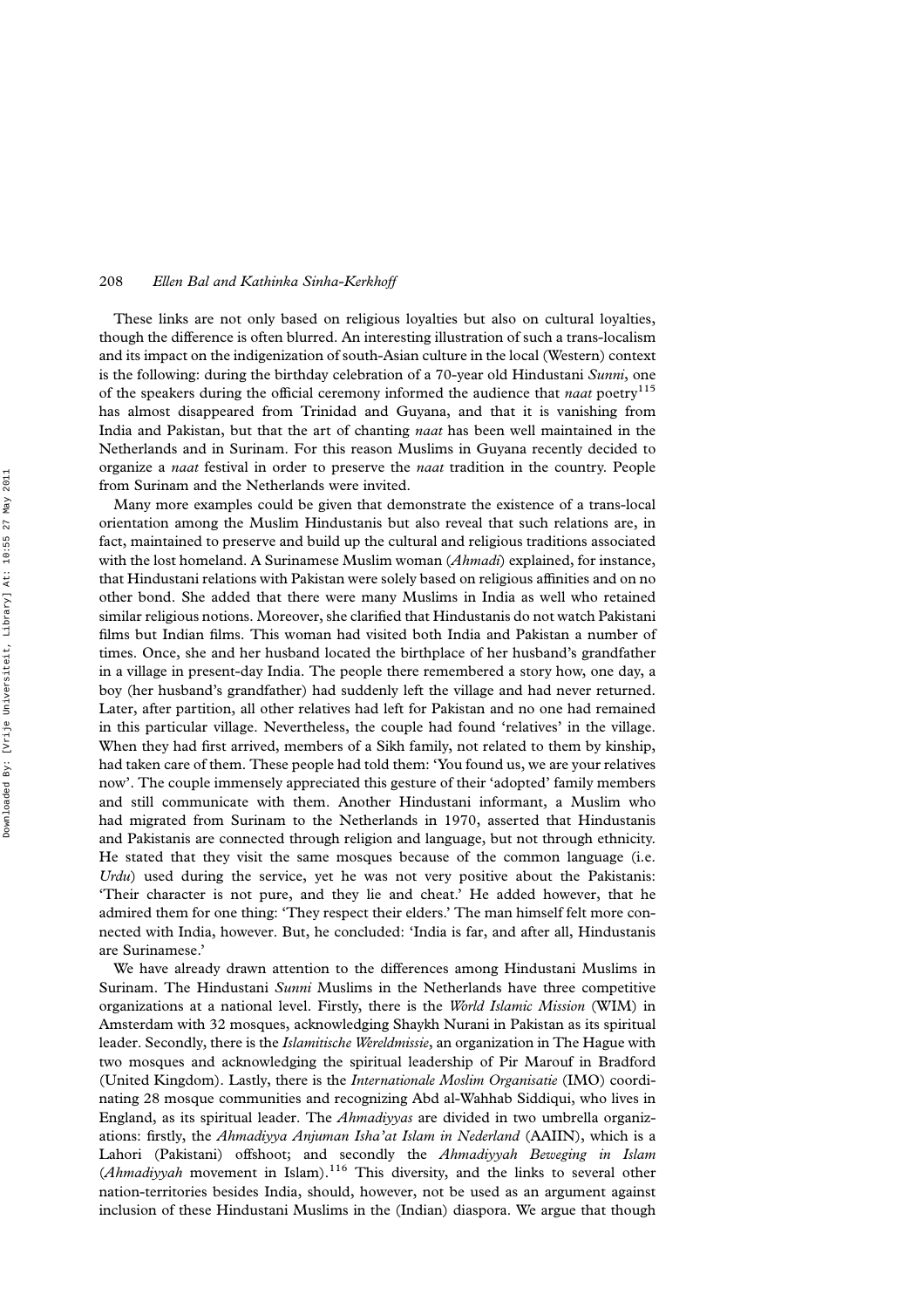there are these minor and major differences among Hindustani Muslims in Surinam and in the Netherlands, Muslim experience clearly tends to a unity but one that is 'riddled with division and diversity'.<sup>117</sup> Their unity rests on their common belief in a homeland, which they share with Hindu Hindustanis. However, since Hindustan has no territorial base any longer, these Hindustani Muslims have taken it upon themselves, and with the help of trans-local relations, to rebuild the homeland in their countries of residence with an Islam that is firmly rooted in those countries.

## Conclusion

For more than a decade now, scholars point to the importance of Hinduism in defining the overseas communities of Indian origin as diaspora. Indeed, some 85% of all people of Indian origin overseas are Hindus and studies show that, for many among them, India holds deep spiritual, symbolic and sentimental reverence that is renewed through regular visits and pilgrimages. Hinduism, these scholars argue, is 'an ethnic religion' that is characterized by a strong sense of 'rootedness in India'. The discovery of a 'conscious that is sustained by, amongst other things, a sense of distinctiveness, common history and the belief in a common fate', helps these scholars in feeling that their conceptualization of these overseas Indian communities as an Indian diaspora is legitimate.<sup>118</sup> Yet, as among these overseas communities there are many who do not identify as Hindus; one wonders about those without such a Hindu diasporic identity.

In this article, we did not argue against making religion the core feature defining the Indian diaspora but we questioned the identification of religion with Hinduism. We felt that if Hinduism is perceived as an enduring marker of identity in diaspora, it risks the exclusion of (other) religious minorities from this category. In this way Muslims, for instance, who constitute a significant element of the overseas Indians in several countries, are separated on religious grounds from Hindus, and the inclusion of Muslims into the Indian diaspora is subsequently made problematical.

We argued that the study of the Indian diaspora is incomplete if historical developments and contemporary politics in the 'homeland' are not taken into account. In the case of overseas Muslims, the partition of 1947 has fundamentally influenced the ways in which they identify with India and also the way in which India defines its diaspora.<sup>119</sup> We have shown that the Indian government policies are now directed towards a reterritorializing of Indians who live outside its borders and that the government of India now tries to include 'people of Indian origin' in their concept of the nation. Not all, however, are included as PIOs in the Indian family. Muslims who have migrated to Bangladesh and Pakistan during the violence that constituted partition are not included, for instance. In general, more Muslims of 'Indian origin' were firstly de-territorialized from India and subsequently re-territorialized to Pakistan, which is now supposed to be the real homeland of these Muslims.

Our case study shows that those who identify themselves as Muslims of Indian origin in Surinam and in the Netherlands also identify themselves as Hindustanis. Among them, however, a de-territorialization has taken place and none of our informants identify themselves as Indians. They also do not identify themselves as Pakistanis, however. They are, in fact, firmly rooted in the territory of their land of residence, be it Surinam or the Netherlands and they share their ethnic identities with Hindu Hindustanis, with whom they not only share many socio-cultural and linguistic traditions but also a historical luggage.

These Hindustani Muslims reject the partition of 1947, and therefore, Pakistan, India and Bangladesh as basis for identities. At the same time, they realize that they have lost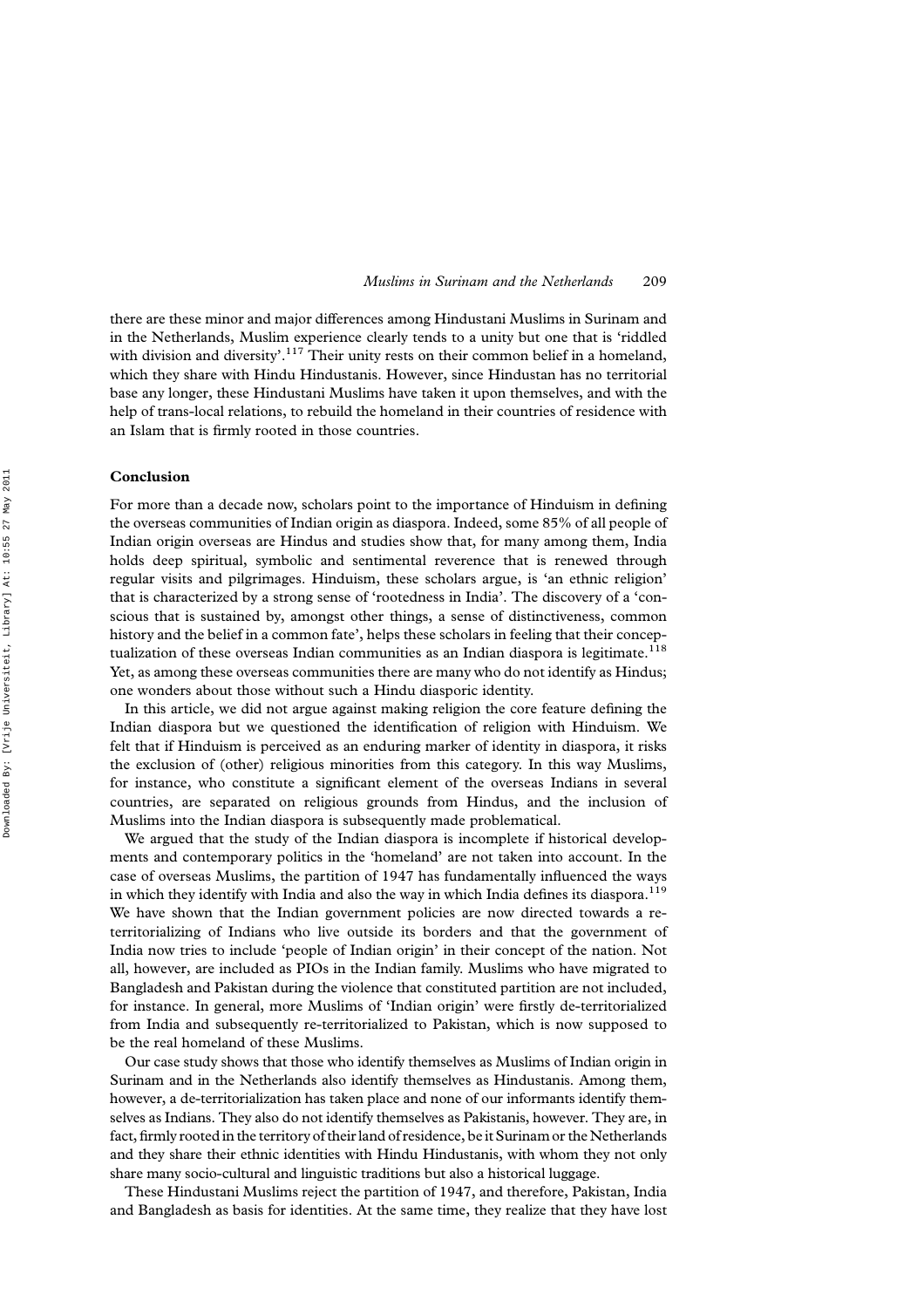their homeland 'Hindustan' by the creation of partition. Nevertheless, they have kept a memory alive of Hindustan as a country in which Muslims and Hindus share some cultural and even religious traditions. They are also committed to the maintenance or even restoration of this homeland. For that, however, they have re-territorialized their homeland to Surinam and the Netherlands. If the Indian government includes them as PIOs and unequivocally considers these Muslims as part of the Indian diaspora, they might respond to the call of the 'motherland' and help to restore such a Hindustan in India as well.

Some scholars, representatives of the government of India and some Hindus, as well as Muslims in various places, feel however that these Muslims of Indian origin should not be conceptualized as part of the Indian diaspora. Denying their inclusion in the Indian diaspora would, however, amount to a re-enactment of partition of this 'homeland' and an expulsion of these Muslims from the *Hindustani qawm*. Without such a rooting in ethnic and territorial certitudes, Hindustani Muslims then might go in search for new collective identities not structured by the teleology of origin, scattering, and (eventual) return. This would be a loss of unique localized Islamic traditions and practices and might also disturb the present-day relatively harmonious communal relations that exist between Hindus and Muslim Hindustanis in Surinam and in the Netherlands.

## **NOTES**

- 1. Steven Vertovec, 'Religion and Diaspora', paper presented at the conference on 'New Landscapes of Religion in the West', School of Geography and the Environment, University of Oxford, 27–29 September 2000. Also available online as pdf file at:  $\langle \text{http://www.transcomm.ox.ac.uk/} \rangle$ working%20 papers/vertovec01.PDF>, pp. 1-44.
- 2. R. Cohen, Global Diasporas: An Introduction, London: UCL Press, 1997, p. 26.
- 3. Some scholars have, however, tried to de-territorialize Hinduism and to present it as a universal religion not linked to a particular territory. See: V. Bénéneï, 'Hinduism Today: Inventing a Universal Religion?', South Asia Research, Vol. 18, No. 2, 1998, pp. 117-124.
- 4. See, for instance, Conner (quoted in W. Safran on pp. 83–84, 'Diasporas in Modern Societies: Myths of Homeland and Return', Diaspora, Spring 1991, pp. 83–99) who argues that those communities are diasporas in case they (among others) 'retain a collective memory, vision, or myth about their original homeland—its physical location, history, and achievements' and if they 'believe that 'they should, collectively, be committed to the maintenance or restoration of their original homeland and to its safety and prosperity' and if 'they continue to relate, personally or vicariously, to that homeland in one way or another, and their ethno-communal consciousness and solidarity are importantly defined by the existence of such relationship'. The theoretical weakness of the category of diaspora has been the subject of an article by Floya Anthias who points out that the fact that a group of people hails from a particular place does not necessarily make them a valid sociological category. See F. Anthias, 'Evaluating 'Diaspora': Beyond Ethnicity?', Sociology, Vol. 32, No. 3, 1998, pp. 557–580. We show however that it still makes sense to recognize the (imagined) locatedness of people in territories though there is a need for a better understanding of this linkage between place and identities.
- 5. S. Sayyid, Beyond Westphalia: Nations and Diasporas. The Case of the Muslim Umma, available online at: <http://www.jamaat-e-islami.org/rr/nationsdiasporas\_sayyid.html> (site updated on 24/09/  $2002$ ), pp.  $1-7$ .
- 6. Ibid., p. 7.
- 7. Barbara D. Metcalf, Making Muslim Space in North America and Europe, Comparative Studies on Muslim Societies, 22, Berkeley: The University of California Press, 1996, p. 2.
- 8. U. Sanyal, 'The (Re-) Construction of South Asian Muslim Identity in Queens, New York', in The Expanding Landscape. South Asians and the Diaspora, ed., C. Petievich, New Delhi: Manohar, 1999, pp. 141–152.
- 9. In Dutch known as: 'Suriname' and 'Nederland'. We here prefer English naming and spellings.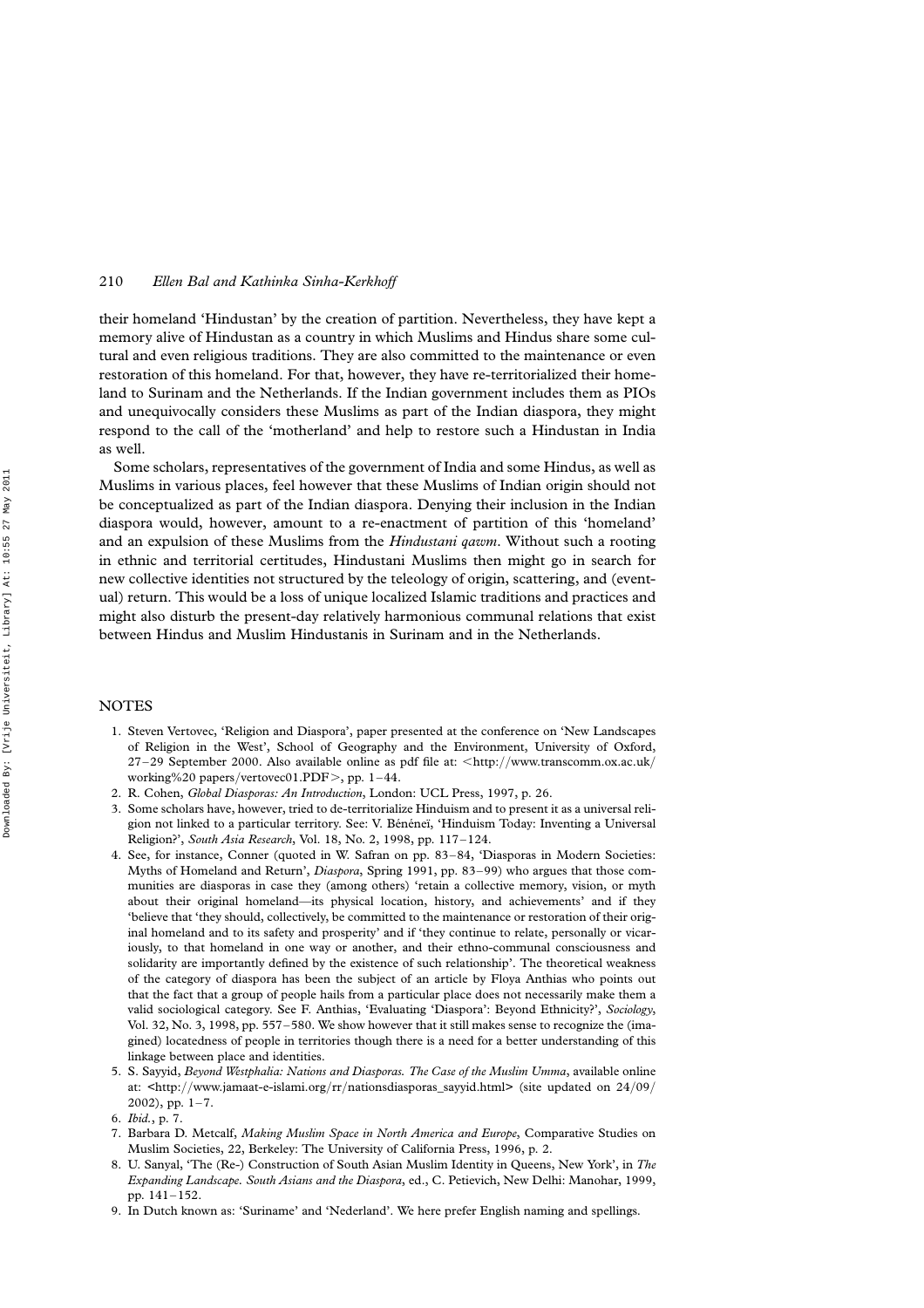- 10. M. Bruneau, 'Espaces et territoires de diasporas', L'Espace geographique, Vol. 1, 1994, pp. 5-18 (p. 7).
- 11. Yogita Goyal, 'Theorizing Africa in Black Diaspora Studies: Caryl Philips' Crossing the River', Diaspora, Vol. 12, No. 1, Spring 2003, pp. 5-39.
- 12. See L. Malkki, 'National Geographic: The Rooting of Peoples and the Territorialization of National Identity Among Scholars and Refugees', Cultural Anthropology, Vol. 7, No. 1, 1992, pp. 24–44 for a critical discussion on the link between identity and place.
- 13. C. Jayawardena, 'Migration and Social Change: A Survey of Indian Communities Overseas', The American Geographical Society, Vol. 58, 1968, pp. 426–449.
- 14. Indentured labourers were also recruited from other regions such as Maharashtra, Tamil Nadu and Andra Pradesh. Yet, most of the migrants who ended up in Surinam were from the north western provinces, Oudh and Bihar. See, for instance, J. McNeill, Report to the Government of India on the Conditions of Indian Immigrants in Four British Colonies and Surinam. Part II— Surinam, Jamaica, Fiji, and General Remarks, London: HMSO, 1915.
- 15. The issue of 'return migration' after expiry of contract or indeed after the abolition of the system of indenture is an important one and it is highlighted in the larger study of which this paper is a part. Here we can sustain however with what R. Ramdin, Arising from Bondage. A History of the Indo-Caribbean People, London: I.B. Tauris & Co, 2000, p. 152, wrote: 'There was little doubt that apart from the introduction in 1895 of the payment of a premium linked to commutation of the claim of a free passage, immigrants who were either born in the Colony or who had arrived in childhood, seldom wished to return.' Yet, some among the first generation of indentured labourers thought their tenure was a 'temporary sojourn' and that after completion 'they would go back to their mother country'. Accordingly, they tried to save as much money as possible and remitted savings regularly. At times there was regular communication between India and Surinam. See also: M.K. Gautam, 'Munshi Rahman Khan (1874–1972). An Institution of the Indian Diaspora in Surinam', Unpublished paper presented at the ISER-NCIC Conference on 'Challenge and Change: the Indian Diaspora in its Historical and Contemporary Contexts', The University of West Indies, St Augustine and the National Council of Indian Culture, St Augustine, Trinidad and Tobago, 11–18 August 1995; and P.P. Mohapatra, 'Longing and belonging: dilemma of return among Indian immigrants in the West Indies, 1880–1940' (Mimeo), Unpublished paper presented at the ISER-NCIC Conference on Challenge and Change: the Indian Diaspora in its Historical and Contemporary Contexts, The University of West Indies, St Augustine and the National Council of Indian Culture, St Augustine, Trinidad and Tobago, 11–18 August 1995.
- 16. Ramdin, Arising from Bondage, op. cit., p. 152.
- 17. These migrants initially used different regional languages such as Bhojpuri, Hindi or Hindostani (Urdu), Avadhi, Braj, Pahari, Magahi, Maithili, etc. Once in Surinam they also learned Dutch and some English and slowly developed a new and commonly used language, which during the 1970s became known as 'Sarnami'. See M.K. Gautam, 'Bhojpuri Emigration to the Caribbean: The ongoing Struggle with the Issue of the Maintenance of Cultural Identity and Link with India in Surinam', Unpublished paper presented during 'International Seminar on Diaspora: Migrants of the Bhojpuri Region', Allahabad, organized by the G.B. Pant Social Science Institute, Jhusi, U.P., India, 9-11 January 2001.
- 18. C.J.M. de Klerk, De Immigratie der Hindostanen in Suriname, Den Haag: Amrit, 1998 (first published in 1951), pp. 48–49. Some believe a hundred Muslim indentured labourers had boarded this ship. See, for instance, M.A. Mahawat Khan, 'Hindostaanse Moslims en hun Organisatievorming', in Hindostanen. Van Brits-Indische emigranten via Suriname tot burgers van Nederland, eds, Chan Choenni and Kanta S. Adhin, Den Haag: Sampreshan, 2003, p. 124. The 35 people mentioned here were marked as Muslim or Musalman. There might have been more Muslims, such as the Pathans and the Afghans who were, however, not always categorized as Muslims by the Dutch administrators. See also online: <http://www.nationaalarchief.nl/suriname/base\_hindo/introductie.html> and 'The Lalla Rookh: Arrival of the First Hindustani Muslims to Suriname', posted on 19 May 2002 and available online at: <http://www.Guyana.org/features/LallaRukh.pdf>.
- 19. See: Rev. R. Karsten, De Britisch-Indiers in Suriname. Een Korte Schets Benevens een Handeling voor de Beginselen van het Hindi, 's-Gravenhage: Martinus Nijhof, 1930, p. 11; H.N. Hajary, 'De Verwacht Wordende Groote Gebeurtenis onder de Britsch-Indiers in Suriname', De West-Indische Gids, Vol. 19, 2nd part, 1937, pp. 1–3; J. Prins, 'De Islam in Suriname: Een Orientatie', Nieuwe West-Indische Gids, Vol. 41, 1961–1962, pp. 14–37; C.J.M. de Klerk, 'Over de Religie der Surinaamse Hindostanen' in Van Brits-Indisch Emigrant tot Burger van Suriname, eds, E.G. Azimullah,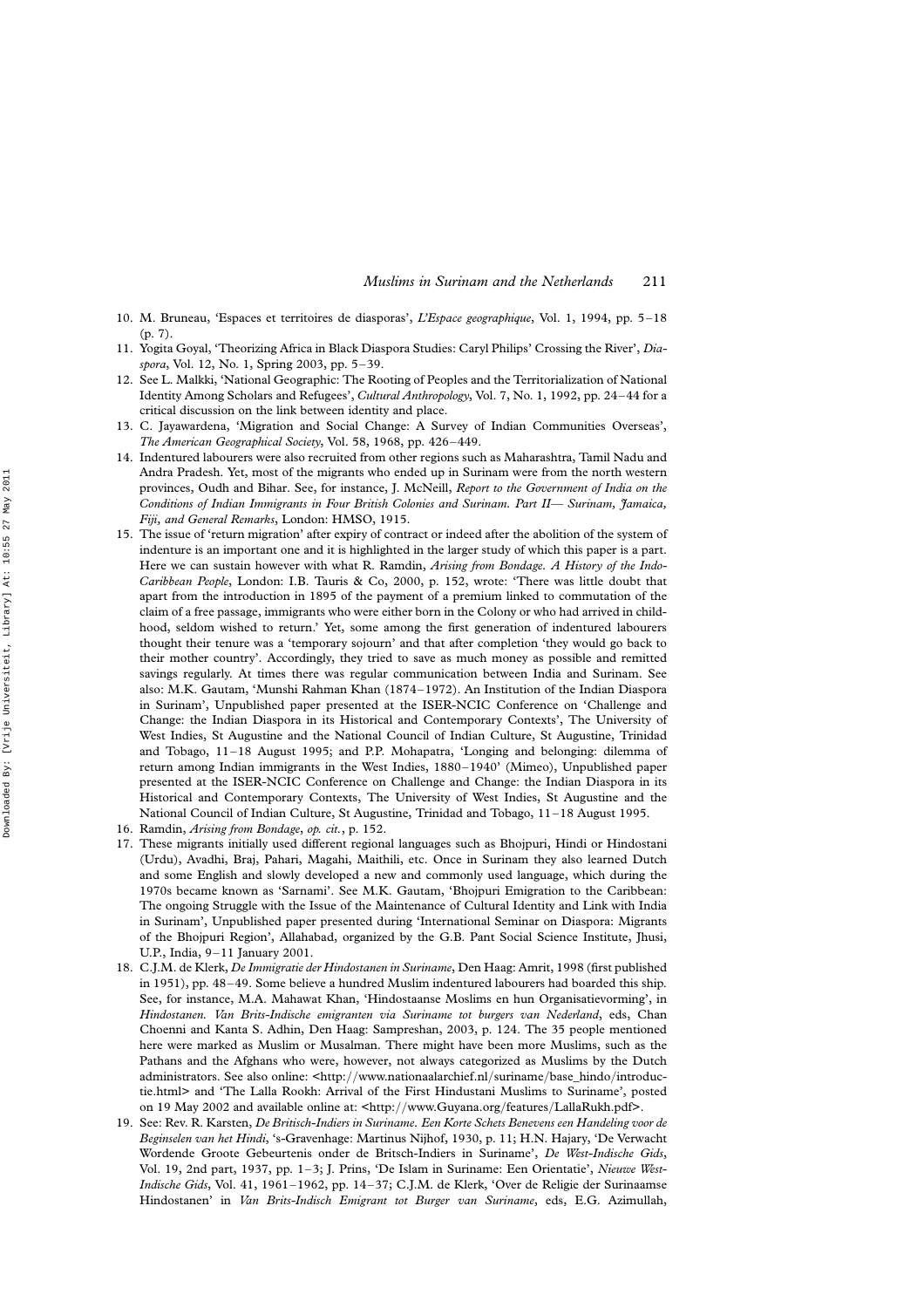H.Ganpat and W.I. Lutchman, Surinaamse Jongeren Vereniging Manan, 's-Gravenhage: Sticusa, 1963, p. 61 and H. Ramsoedh and L. Bloemberg, 'The Institutionalization of Hinduism in Surinam and Guyana', in Hindu Diaspora. Global Perspectives, ed., T.S. Rukmani, 2001, pp. 123–165.

- 20. Known as 'ship brotherhood' (jahazia bhai) and 'depot brotherhood' (dipua bhai). See Gautam, Munshi Rahman Khan, op. cit., p. 3.
- 21. Arvind N. Das, 'Exiled to Sri Ram desh', The Hindustan Times, 24 October 1996.
- 22. In this article we write Hindustanis when referring to both Hindus and Muslims with Hindustan as their place of origin.
- 23. Barbara D. Metcalf, Islamic Contestations. Essays on Muslims in India and Pakistan, Oxford: Oxford University Press, 2004, p. 186.
- 24. Muslim leaders during the colonial period of India also identified themselves as belonging to the Hindustani qawm, which bore no reference to religion. Maulana Husain Ahmad Madani (1879– 1958), for instance, a leading political figure of the day of the Deoband-school and leader of the Jamiyyat Ulama-I Hind allied with the Indian National Congress, felt that the term, far from having religious implications, applied either to descent or behaviour. He listed a variety of uses of the term such as language, region (*arab, ajam* [non-Arab; Irani]), nation (*irani, misri*)[Egyptian]), descent (sayyid, shaikh, mochi [shoemaker]), colour (gora [white], kala [black]), and even occupation or lifestyle (sufiyoon ki quam [Sufis]). See: Metcalf, Islamic Contestations, op. cit., p. 186. This *Hindustani qawm* was therefore based on territory (watan) and was used by both Hindu as well as Muslim migrants of Indian origin in Surinam.
- 25. 'Munshi' generally means clerk but here it is a respectful title for teacher.
- 26. This article is based on fieldwork carried out by the authors in India, Surinam and the Netherlands, and is one of the outcomes of a post-doctoral research project (2001–2005) sponsored by the Netherlands Foundation for Research in Tropical Countries (WOTRO) entitled 'A Diaspora Coming Home? Overseas Indians re-establishing links with India'. This project was carried out by Dr Kathinka Sinha-Kerkhoff and her research assistant Alok Deo Singh (ADRI, Ranchi) and concentrated on PIOs in Mauritius, the Netherlands and Surinam. Dr Ellen Bal carried out research among PIOs in the Netherlands and in Surinam and worked in close collaboration with Sinha-Kerkhoff. She received two travel grants from WOTRO and one from the Department of Social and Cultural Anthropology of the Vrije Universiteit Amsterdam to carry out fieldwork in Surinam. This article also reflects another research interest of Sinha-Kerkhoff, who is simultaneously involved in a research project sponsored by SEPHIS on 'Partition Memories and Those Who Stayed Put: Muslims in India and Hindus in Bangladesh'.
- 27. See also: Naushad Boedhoe, 'Hindostaanse Moslims', in Hindostanen in Nederland, eds, Corstiaan van der Burg, Theo Damsteeg and Krishna Autar, Leuven and Apeldoorn: Garant, 1990, pp. 107–124.
- 28. See online: <http://www.shef.ac.uk/usic/whatis/articles/carib.htm> (downloaded on 21 October  $2004$ ), pp.  $1-5$ .
- 29. Ibid.
- 30. Ibid. So-called Javanese Muslims from the Dutch East Indies (now Indonesia) in Surinam are kejawen, following the syncretic practices and beliefs of Java, which incorporates old Javanese beliefs, including Hindu–Buddhist elements.
- 31. Ibid. Jan Ali argues that in the case of Fiji, 'The adoption of certain aspects of Hinduism and Indian ethnic culture into the practices of early Islam in Fiji gave Muslims a very ambiguous religious identity, which subsequently posed problems for them in securing representation in the Fijian political structure'. See: Jan Ali, 'Islam and Muslims in Fiji', *Journal of Muslim Minority Affairs*, Vol. 24, No. 1, April 2004, pp. 141–154 (pp. 148 –149). We feel, however, that in Surinam, the Islam brought along by Muslims and preserved, developed and in many respects changed by them into an even more syncretized Surinamese Islam with a strong Indian or rather South Asian ethnic foundational structure, helped these Muslims not only to maintain cordial and relatively harmonious communal relations but also to successfully integrate in the plural Surinamese–Dutch society with its political practice of voting for apan jaht, followed by all ethnic groups alike.
- 32. Martin Bauman, 'Multiculturalism and the Ambiguity of Recognizing Religion', Diskus Web Edition, Vol. 5, 1999, available online at: <http://www.uni-Marburg.de/religionswissenschaft/journal/diskus>.
- 33. R. Chickrie, 'Muslims in Guyana' online: <http//www.guyanaca.com> (updated 2001) (first version 1999). See also: R. Chickrie, 'The Afghan Muslims of Guyana and Suriname', *Journal of* Muslim Minority Affairs, Vol. 22, No. 2, 2002, pp. 381 –399. See also: Moestafa, S.A. Nurmohamed, Geschiedenis van de Islam in Suriname, Barendrecht: Antiquariaat Batavia, 1985.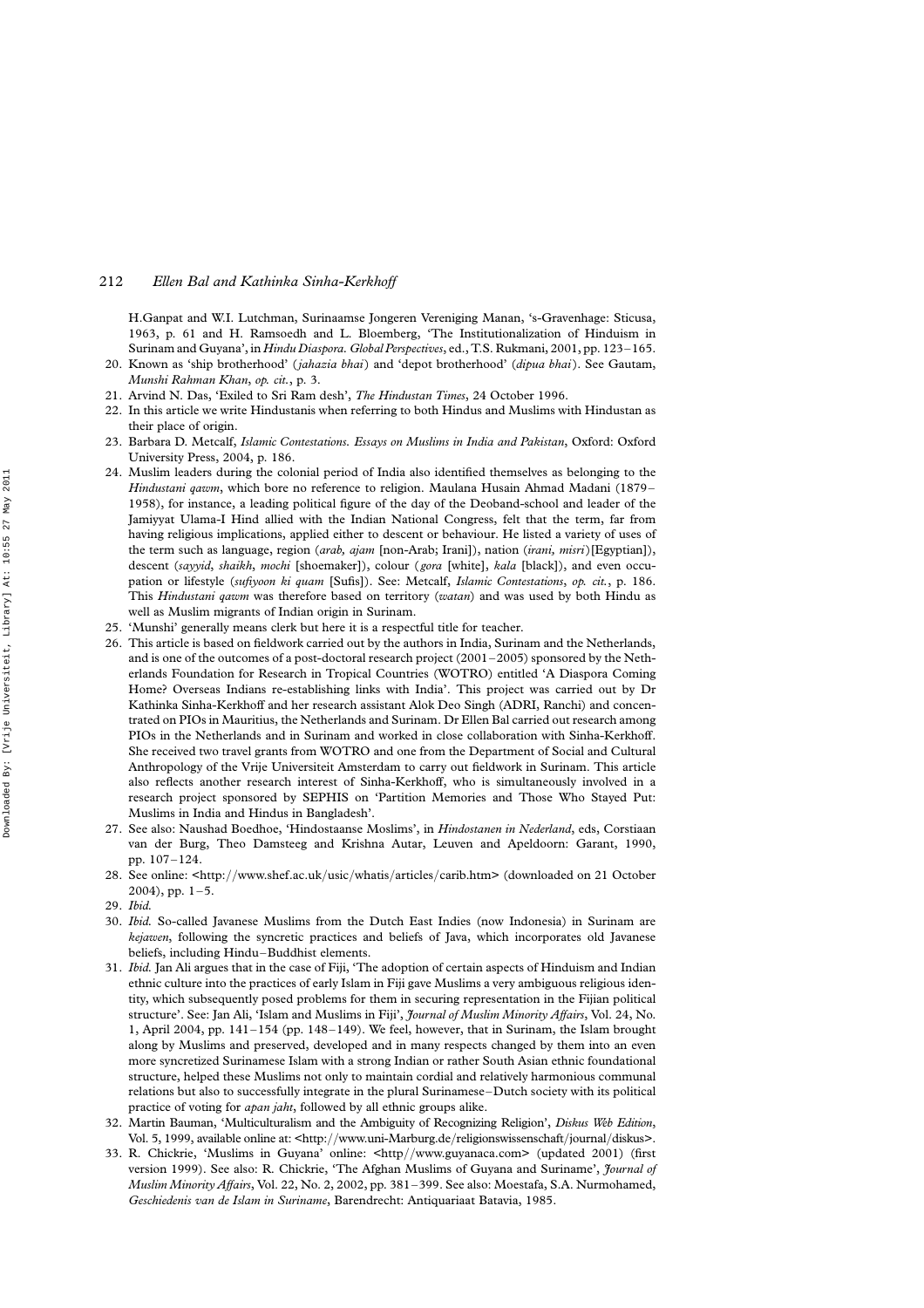- 34. K. Ghafoerkhan, 'Urdu a Cultural Heritage of India', Paper presented during the 7th 'World Hindi Conference' in Paramaribo, 5 –9 June 2003.
- 35. Karsten, De Britisch-Indiers in Suriname, op. cit., p. 20.
- 36. The Ahmadiyya movement was founded by Mirza Ghulam Ahmad in 1889 as a reaction on the influence of Christian missionaries and the Hindu Arya Samaj reform movement in northern British India. After the death of Ghulam Ahmad the movement split into two: the Quadianis and the Lahoris. Among Hindostanis we almost only find the latter. See, for instance, Nico Landman, Van mat tot minaret. De institutionalisering van de islam in Nederland, Amsterdam: VU Uitgeverij, 1992, p. 24 and pp. 195-230. See also: M.A. Gulzar, Een beknopte Uiteenzetting over de Ahmadiya Beweging, Paramaribo: Surinaamse Islamitische Uitgeverij, 1975.
- 37. Halima Sa'adia Kassim, 'Schisms in Caribbean Islam: Ideological Conflict in the Trinidadian Muslim Community, 1920–1950', *Journal of Social Sciences*, Vol. 6, Nos 1 & 2, 1999, pp. 156– 185 (pp. 176–77).
- 38. W.A. Shadid and P.S. van Koningsveld, 'Institutionalization and Integration of Islam in the Netherlands', in The Integration of Islam and Hinduism in Western Europe, eds, W. Shadid and P.S. van Koningsveld, Kampen: Kok Pharos Publishing House, 1991, pp. 89–121.
- 39. Mahawat Khan, 'Hindostaanse Moslims', op. cit., p. 133.
- 40. Maulana is generally used for a Muslim doctor of law, a professor, a learned man among Muslims. Also: theologian. *Imam* refers to 'leader', especially to prayer-leader in the mosques.
- 41. Prins, 'De Islam in Suriname', op. cit., pp. 16–17.
- 42. J. Chatterji, 'The Fashioning of a Frontier: The Radcliffe Line and Bengal's Border Landscape, 1947–1952', Modern Asian Studies, Vol. 33, No. 1, 1999, pp. 185–242.
- 43. P. Gottschalk, Beyond Hindu & Muslim. Multiple Identity in Narratives From Village India, New York: Oxford University Press, 2000, p. 27.
- 44. V. van Bijlert, 'Hindus and Muslims in Bengal: Is Religious Experience a Unifying Factor', in Religion Conflict and Reconciliation. Multi-faith Ideals and Realities, eds, Jerald D. Gort, Henry Jansen, and Hendrik M. Vroom, Amsterdam and New York: Rodopi, 2002, pp. 37–51.
- 45. M.A. Jinnah, the founder of Pakistan, said in one of his speeches in 1940: 'The Hindus and Muslims belong to two different religious philosophies, social customs, literatures. They neither intermarry nor interdine together and, indeed, they belong to two different civilisations, which are based mainly on conflicting ideas and conceptions'. See: P.N. Pandey, ed., A Book of India, London and Glasgow: Collins, 1965, p. 86.
- 46. Cf. A. Jalal, The Sole Spokesman: Jinnah, the Muslim League, and the Demand for Pakistan, Cambridge: Cambridge University Press, 1985.
- 47. G. Pandey, Remembering Partition. Violence, Nationalism and History in India, Cambridge: Cambridge University Press, 2001, p. 21.
- 48. Cf. D.L. Sheth and G. Mahajan, eds, Minority Identities and the Nation-State, New Delhi: Oxford University Press, 1999. In India, the National Constitution of 1950 or any other constitutional document does not define the word 'minority'. It only refers to 'minorities' and speaks of those 'based on religion or language'. Its preamble declares the state to be 'secular' and all citizens of India are to be secured 'liberty of thought, expression, belief, faith and worship' as well as 'equality of status and of opportunity'. See: T. Mahmood, Minorities Commission. Minor Role in Major Affairs, New Delhi: Pharos, 2001, p. 6. Yet, the meaning of secularism and the position of religious minorities remained continuously debated in India. See, for instance, J. de Roover, 'The Vacuity of Secularism. On the Indian Debate and its Western Origins', Economic and Political Weekly, Vol. 37, No. 39, 2002, pp. 4047-4053. Despite Jinnah's assurance that Pakistan would not be a theocratic state and that in the new state of Pakistan, Hindus would cease to be Hindus and Muslims would cease to be Muslims under the rubric of Pakistani nationalism, the divisions became more pronounced and politicized as the state embarked on its policy of nation building. The new state was based on the ideology of Islam. See: A. Mohsin, 'National Security and the Minorities: The Bangladesh Case', in Minority Identities and the Nation-State, eds, D.L. Sheth and G. Mahajan, Oxford: Oxford University Press, 1999, pp. 312–333.
- 49. As a part of this agreement Minorities' Boards in both East Bengal (as East Pakistan was known at the time) and West Bengal were set up to take measures to remove fear psychosis from the minorities. See: S.K. Roy on pp. 47–48, 'Refugees and Human Rights: The Case of Refugees in Eastern and North Eastern States of India', in Refugees and Human Rights, ed., S.K. Roy, Jaipur, New Delhi: Rawat Publications, 2001, pp. 17–63.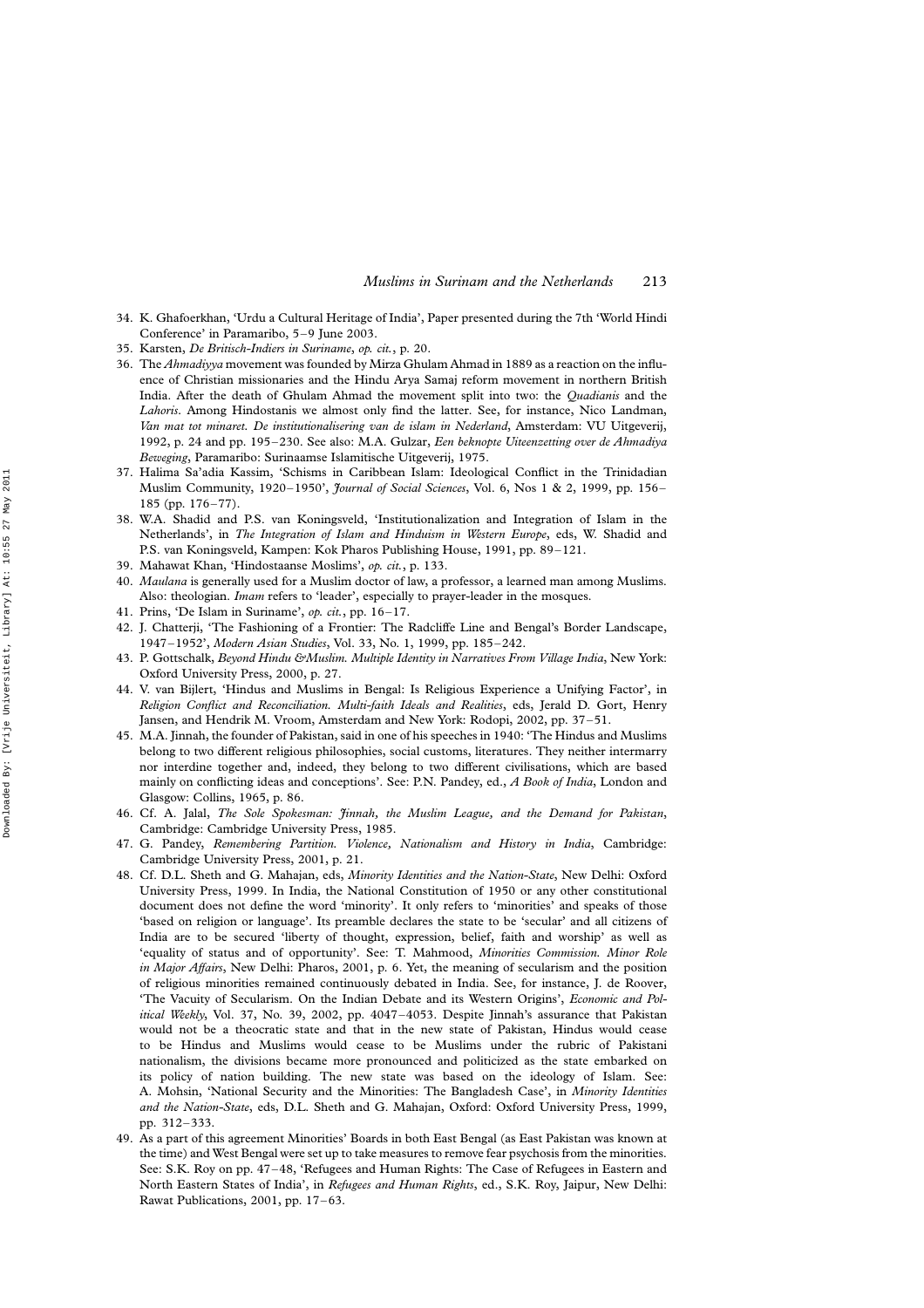- 50. See, for instance, West Bengal Papers, B Proceedings, Public Relations, Vol. 2, first half of September 1951.
- 51. See, for instance, East Bengal Papers, B Proceedings, Public Relations, Vol. 2, Part I, first half of July 1951.
- 52. S. Kaul, The Partitions of Memory. The Afterlife of the Division of India, New Delhi: Permanent Black, 2001, p. 3.
- 53. D. Gupta on pp. 38–39, 'Secularization and Minoritization: The Limits of Heroic Thought' in Minority Identities and the Nation-State, eds, D.L. Sheth and G. Mahajan, New Delhi: Oxford University Press, 1999, pp. 38–58.
- 54. A. Varshney, Ethnic Conflict and Civic Life. Hindus and Muslims in India, New Delhi: Oxford University Press, 2002.
- 55. R. Khan, 'Muslim Identity in Contemporary India', Indian Horizons, Vol. 48, No. 2, 2001, p. 58.
- 56. Ibid., p. 60.
- 57. A.R. Momin, 'The Indo-Islamic Tradition' in Sociology of Religion in India, ed., R. Robinson, New Delhi: Sage, 2004, pp. 84–99.
- 58. R. Puniyani, Communal Politics. Facts versus Myths, New Delhi: Sage, 2003.
- 59. Kathinka Sinha-Kerkhoff and Ellen Bal, 'Eternal Call of the Ganga: Reconnecting with People of Indian Origin in Surinam', Economic and Political Weekly, Vol. 38, 2003, pp. 4008–4021.
- 60. A. Gupta, 'The Song of the Non-aligned World: Transnational Identities and the Reinscription of Space in Late Capitalism', Cultural Anthropology, Vol. 7, No. 1, 1992, pp. 63–77.
- 61. Cf. N.G. Schiller, L. Basch, and C.S. Blanc, 'From Immigrant to Transmigrant: Theorizing Transnational Migration' in Migration and Transnational Social Spaces, ed., L. Pries, Aldershot: Ashgate, 1999, pp. 73–105 (pp. 78–79).
- 62. Cf. M. Gosine, 'The Forgotten Children of India. A Global Perspective', in Global Indian Diaspora Yesterday, Today and Tomorrow, eds, J.K. Motwani, M. Gosine and J. Barot-Motwani, New Delhi: DPS Enterprises P. Ltd, 1993, pp. 11–29.
- 63. Hindostan Times, 8 December 2002.
- 64. S. Nag, 'Nationhood and Displacement in Indian Subcontinent', Economic and Political Weekly, Vol. 36, No. 51, 2001, pp. 4753– 4760.
- 65. Vertovec, The Hindu Diaspora, op. cit., p. 145.
- 66. Hindustan Times, 5 February 2003 and Indian Express, 12 January 2003. One of us was also personally present during this meeting.
- 67. Ibid.
- 68. Note, for example, the article 'Outspoken Lady Naipaul', in which M.L. Batura from Karnal writes: 'It is a pity that Lady Nadira Naipaul dared to raise a controversial issue [relating to Lord Rama and Sita]. It is only in India that she enjoyed full freedom of criticism [with impunity]. Had she criticised any prophet in her own country [Pakistan] or in any other Islamic country, she would have been stoned to death.' In: The Tribune, Tuesday, 4 February 2003.
- 69. This refers to a well-known patriotic poem written by the Indian poet Rabindranath Tagore (1861–1941) that begins with the line: 'On the shores of Bharat, Where men of all races have come together, Awake, O my Mind!' See Pandey, A Book of India, op. cit., p. 20.
- 70. 'Report of the High Level Committee on the Indian Diaspora', New Delhi: Indian Council of World Affairs, 2001, p. 412.
- 71. Ibid., p. 226.
- 72. See, for instance, India Today, 20 May 2002, pp. 58–59.
- 73. D. Malik, 'Surinam: Fascinating Experience' in The Global Indian Diaspora, eds, J.K. Motwani et al., 1993, pp. 204–208.
- 74. Gautam, 'Munshi Rahman Khan', op. cit., p. 1.
- 75. M.R. Khan, Doha Shikshawali, Delhi: F.K. Rahman, Dehati Pustak Bhandar, 1953, p. 16.
- 76. A Dutch translation was launched during the recent celebrations of 130 years of migration history. See: S. Hira, ed., Het dagboek van Munshi Rahman Khan, Den Haag/Paramaribo: Amrit/NSHI, 2003. An English translation, introduced, annotated and edited by Sinha-Kerkhoff, Bal, and Singh, and sponsored by the International Institute for Social History, Amsterdam (the Netherlands) was published under the title: Autobiography of an Indian Indentured Labourer: Munshi Rehman Khan (1874–1972), Delhi: Shipra Publications, 2005.
- 77. Nag, 'Nationhood and Displacement', op. cit., p. 4754.
- 78. Ibid., p. 4755.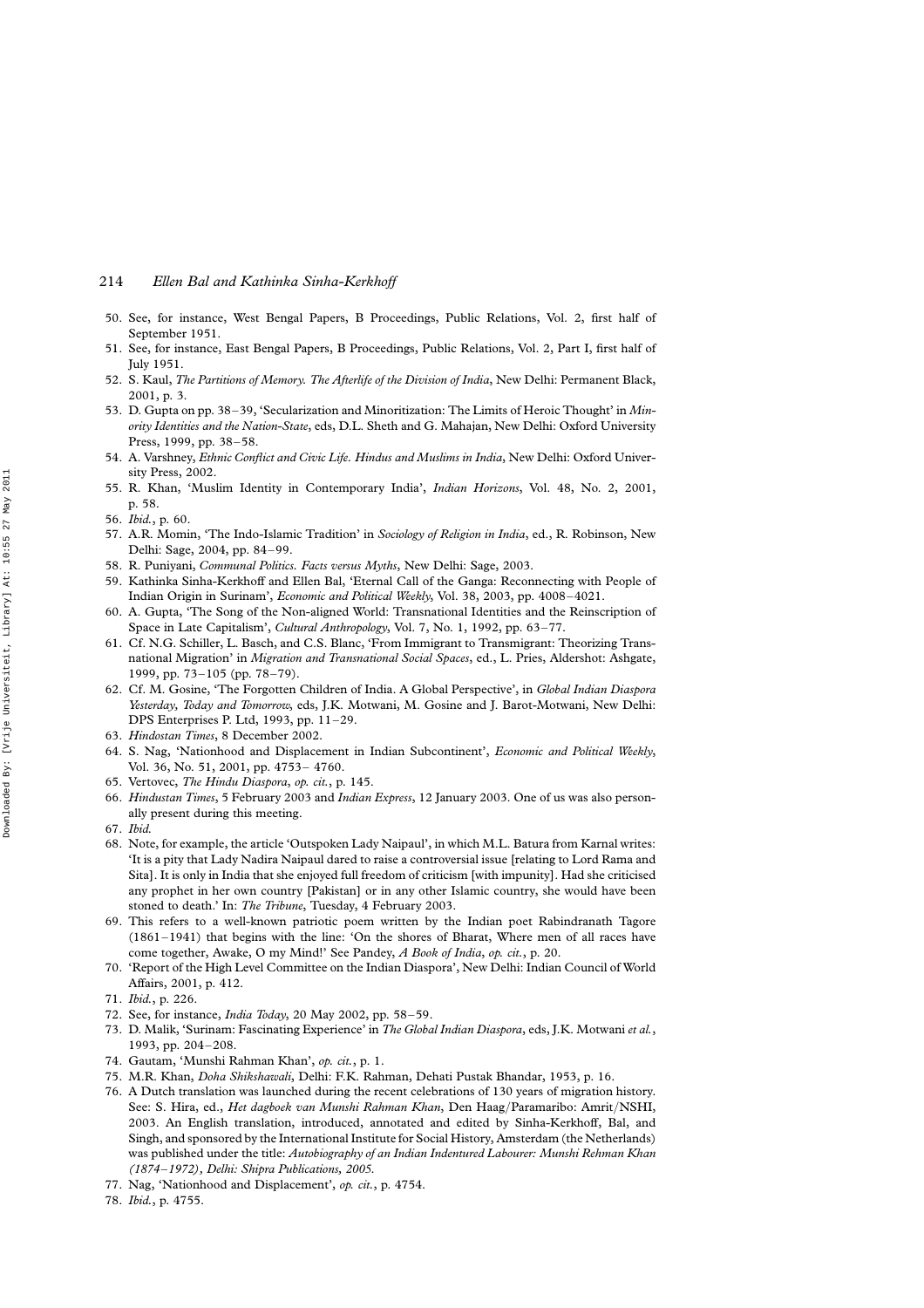- 79. Dew in The Difficult Flowering, writes for instance that, 'Hindustanis experienced a mild version of the troubles then tormenting the Indian subcontinent itself'. See, E. Dew, The Difficulty Flowering of Suriname, Ethnicity and Politics in a Plural Society, Paramaribo: Vaco, 1996, p. 98. Yet, Brinkerhoff and Jacob in 'Racial', rightly conclude that, 'In Surinam, however, intra-ethnic tensions between Muslims and Hindus, when they did occur, failed to evolve towards the kind of fratricidal struggles that were to materialize on the Indian subcontinent during parts of the twentieth century'. See, Merlin B. Brinkerhoff and Jeffrey C. Jacob, 'Racial, Ethnics and Religious Social Distance in Suriname: An Exploration of the 'Strategic Alliance Hypothesis in a Carribean Community', Ethnic and Racial Studies, Vol. 17, No. 4, October 1994, pp. 636–662, p. 637.
- 80. Ellen Bal and Kathinka Sinha-Kerkhoff, 'No 'Holy Cows' in Surinam: Religion, transnational relations, identity politics, and the Hindostani Diaspora in Surinam' (forthcoming).
- 81. See also: A. Helman, 'De Islam', in Cultureel Moza?ek van Suriname, ed. A. Helman, Zutphen: De Walburg Pers, 1978, pp. 309-314 (pp. 223-224) and C.J.M. de Klerk, De Immigratie der Hindostanen in Suriname, Den Haag: Amrit, 1998 (first published in 1951), p. 197.
- 82. 'Liga van Hindostani's', Vikaash (Evolutie), Vol. 12, No. 2, 14 July 1947.
- 83. This refers to the descendants of African slaves in Surinam. Some among them were Muslims yet the majority identified themselves as Christians.
- 84. Brinkerhoff and Jacob, op. cit., pp. 636-662.
- 85. See online <http://www.Guyana.org/features/LallaRukh.pdf>.
- 86. Disagreement over the way in which their label of identification had to be spelled in Dutch, illustrates that the closeness between Hindus and Muslims was not always taken for granted. In fact, this disagreement exists to date with one group arguing in favour of 'Hindustanis' and another group preferring 'Hindostanis'. Arguments are various. Those who support a change of the letter 'u' into 'o' feel that to talk about a Hindostani diaspora is more suitable than a Hindustani diaspora as the former avoids excluding Muslims. Yet among those we interviewed there were some, including some Muslims, who felt that the change of Hindustan into Hindostan should be avoided as Hindustan refers to a geographical location, now divided over the three nations of Pakistan, India and Bangladesh, and not to particular groups that inhabited the region.
- 87. Bal and Sinha-Kerkhoff, 'No 'Holy Cows' in Surinam' (forthcoming). See also E. Dew, The Difficult Flowering, op. cit. Dew shows in his book that 'ethnicity, though a powerful force when under effective, cohesive leadership, proved to be fragmentable' (p. 98). Yet he agrees that at the same time Hindus and Muslims needed each other to face Creole dominance, and they consequently worked together over the years in a number of social and cultural associations, and at times participated together in coalition parties and common fronts.
- 88. Brinkerhoff and Jacob, 'Racial, ethnic and religious social distance in Surinam', op. cit., p. 642.
- 89. In the case of both countries all figures need to be approached with some caution if they are compared with figures from other countries that register their migrants on nationality or religion. For Surinam, there are no updated figures available and in the Netherlands people are not registered according to religion but according to nationality. Moreover, in the Netherlands after 1988 every person, whether born in-or outside the country, with at least one parent born in a foreign country, was classified as belonging to an ethnic group. See for more details: Eltje Buur, Anne Havelaar and Paul Abell, Muslim Voices in the European Union: The Netherlands, Phase One Report, Vol. II, pp. 1–70.
- 90. In 1949, Hindus and Muslims united in one political party to form a strong front against others. Although attempts have always been made to keep 'religion' out of the party it has to be noted that many Muslims did leave the party, without, however, reorganizing themselves in a Muslim Hindostani party. Officially the VHP has always remained a secular party.
- 91. Nevertheless, till 1927, the Dutch authorities in Surinam considered the 'East-Indians' as 'aliens', whether born in Surinam or not. Yet, in 1927 an immigration law was passed mandating that East Indians born in Surinam would be considered Dutch subjects. See: H. Orna, 'A Brief History of East Indians in Suriname', in Sojourners to Settlers. Indian Migrants in the Caribbean and the Americas, eds, M. Gosine, et al., New York, USA: Windsor Press, 1999, pp. 120-124.
- 92. See for more details of this multi-cultural society in which some Muslims are integrated while others excluded and marginalized: Jan Rath and Jack Burgers, 'Het WRR-rapport 'Nederland als immigratiesamenleving', Migranten Studies, Vol. 18, No. 2, 2002, pp. 62-77.
- 93. At the request of most people we interviewed, we refrain from quoting names but nevertheless extend our sincere thanks to all our informants.
- 94. One of us attended this conference.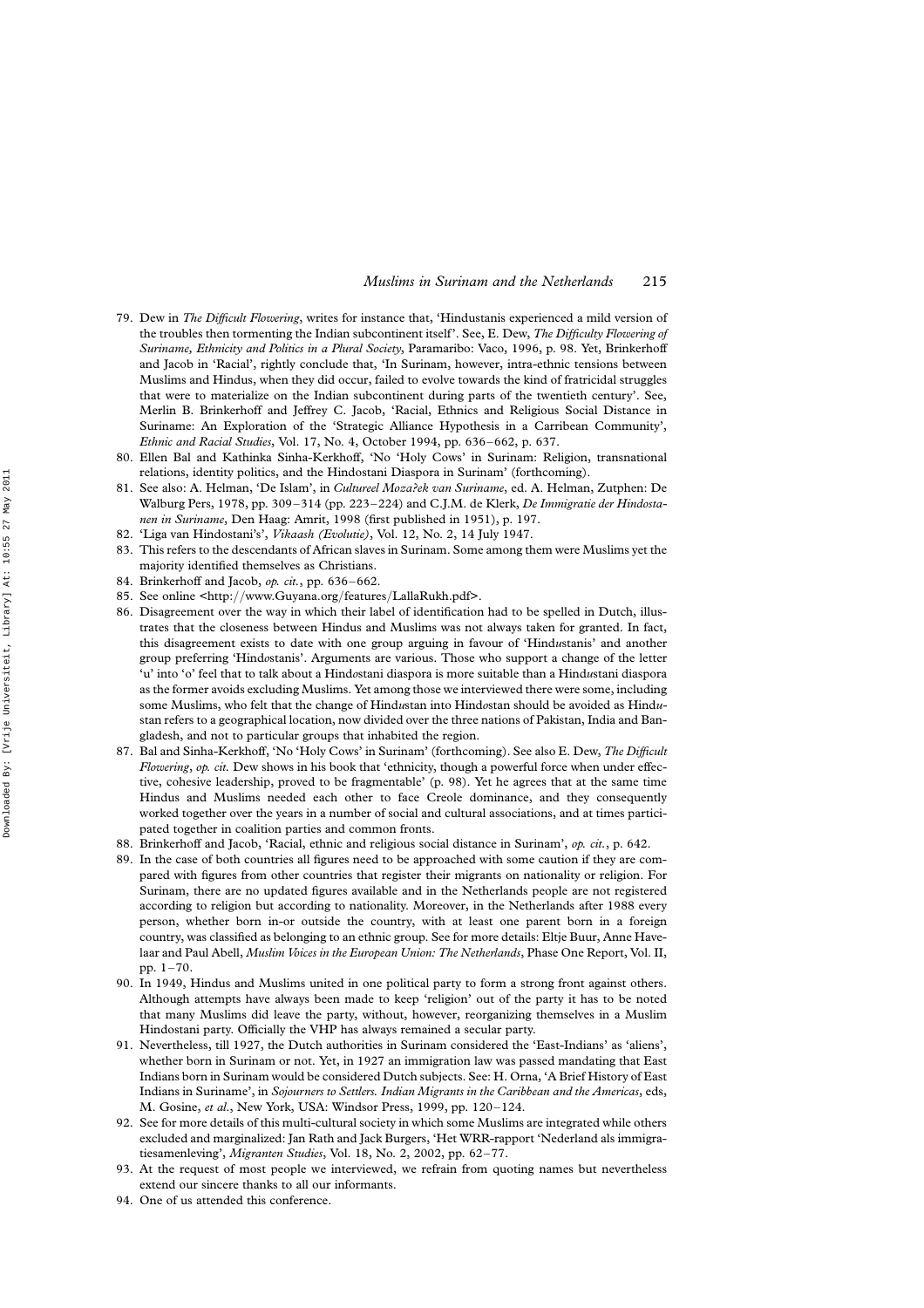- 95. C.J.G. van der Burg, and P.T. van der Veer, 'Ver van India, ver van Suriname: Hindoestaanse Surinamers in Nederland', in Surinaamse religies in Nederland: Hindoeisme, Winti, Hindoestaanse Islam, ed., C.J.G. van der Burg, Amsterdam: VU Uitgeverij, 1986, pp. 23–36.
- 96. Ibid.
- 97. J. Vernooy and C.J.G. van der Burg, 'Hindostaanse Islam in Suriname en Nederland', in Surinaamse religies in Nederland: Hindoeïsme, Winti, Hindoestaanse Islam, ed., C.J.G. van der Burg, Amsterdam: VU Uitgeverij, 1986, pp. 37–62 (p. 47).
- 98. H. Ramsoedh, and L. Bloemberg, 'The Institutionalization of Hinduism in Surinam and Guyana, in Hindu Diaspora. Global Perspectives, ed., T.S. Rukmani, New Delhi: Munshiram Manoharlal, 2001, pp. 123–165 (p. 136).
- 99. Landman, Van mat tot minaret, op. cit., p. 199.
- 100. We found no Pakistani migrants in Surinam and contacts with Pakistanis are rare. See for the Netherlands: Urmila Goel, 'The Netherlands: Surinamese Hindustanis and Pakistani Workers', available online at: <http://www.urmila.de>, 2001.
- 101. See for a detailed explanation of this concept of 'translocality': Peter G. Mandaville, 'Territory and Translocality: Discrepant Idioms of Political Identity', Working Paper, University of Kent, Canterbury, presented during meeting of the International Studies Association in Los Angeles, 14–18 March 2000 and available online at:  $\langle \text{http://www.ciaonet.org/isa/map01/>}$  (downloaded on 8) July 2004), pp. 1–13.
- 102. Vertovec, The Hindu Diaspora, op. cit., p. 3.
- 103. Landman, Van mat tot minaret, op. cit., pp. 218–219.
- 104. In 1972 the World Islamic Mission (WIM) was formed as a collaboration of a number of leading ulama from the Brelwi tradition residing in India, Pakistan, and the United Kingdom. They wanted to give international support to the school and to counterbalance the Wahabis, who had built strong organizations amongst the Indian and Pakistani migrants in the diaspora (particularly in England). The Headquarters of the World Islamic Mission are in Bradford, England. The President and Chief Patron is (the Pakistani) Maulana Shah Ahmad Noorani Siddiqui Al Qadiri. See online: <http://www.wimmauritius.org/about.html>.
- 105. The Guardian, 24 May 2002.
- 106. Mandaville, 'Territory and Translocality', op. cit., p. 2.
- 107. M. Baumann, 'The Hindu Diasporas in Europe and an Analysis of Key Diasporic Patterns', in Hindu Diaspora. Global Perspectives, ed., T.S. Rukmani Munshiram, New Delhi: Manoharlal Publishers, 2001, pp. 59–81 (p. 62).
- 108. Mass emigration started in 1973 and in the years 1974 and 1975 more than 36,000 Hindustanis migrated to the Netherlands. Emigration continued due to the coup in 1980 and the murder of a number of civilians, known as the 'December murders', in 1982. See: Chan Choenni, 'Van Brits-Indië naar Suriname', in Hindostanen. Van Brits-Indische emigranten via Suriname tot burgers van Nederland, eds, Chan Choenni and Kanta S. Adhin, Den Haag: Sampreshan, 2003, pp. 54–55.
- 109. Ibid.
- 110. Landman, Van mat tot minaret, op. cit.
- 111. Sayyid, 'Beyond Westphalia', op. cit.
- 112. For a Dutch example of increased hatred towards 'Muslims' among Hindu Hindustanis after September 11 see: Dewanand, Multined, Edition 8-14, No. 02-71, January 2004. See also Dagblad de Limburger, 17 July 2002.
- 113. These trans-local links, used to retain and rebuild cultural and religious beliefs and practices of the homeland, are not new. Moulvi Ameer Ali for instance already established the Ahmadiyya link between British Guyana, Surinam and Trinidad in July-August 1934. Furthermore, the Ahmaddiya movement tended to maintain strong links with its centre, Lahore (now in Pakistan). 'Schisms in Caribbean Islam', op. cit., p. 175 also refers to 'an Inter-Colonial Muslim Conference' in August 1950 during which delegates from Barbados, British Guyana, Dutch Guyana (Surinam) and the host territory, Trinidad, met to consider the educational, social, economic, moral and religious problems of the Muslims in the Caribbean, with the aim of establishing 'a closer relationship and forging cooperation among the Muslim community of those territories through a regional Muslim organization' (ibid., p. 177).
- 114. This refers to an area in outer London with a large Indian population, also known as 'little India'.
- 115. Naat, or na't is the term applied to a genre of praises of the Prophet Muhammad. Annemarie Schimmel writes that the poets of the non-Arab Muslim world were never tired of inventing new and wonderful epithets for Muhammed. In India even a number of Hindu poets joined the Muslims in the